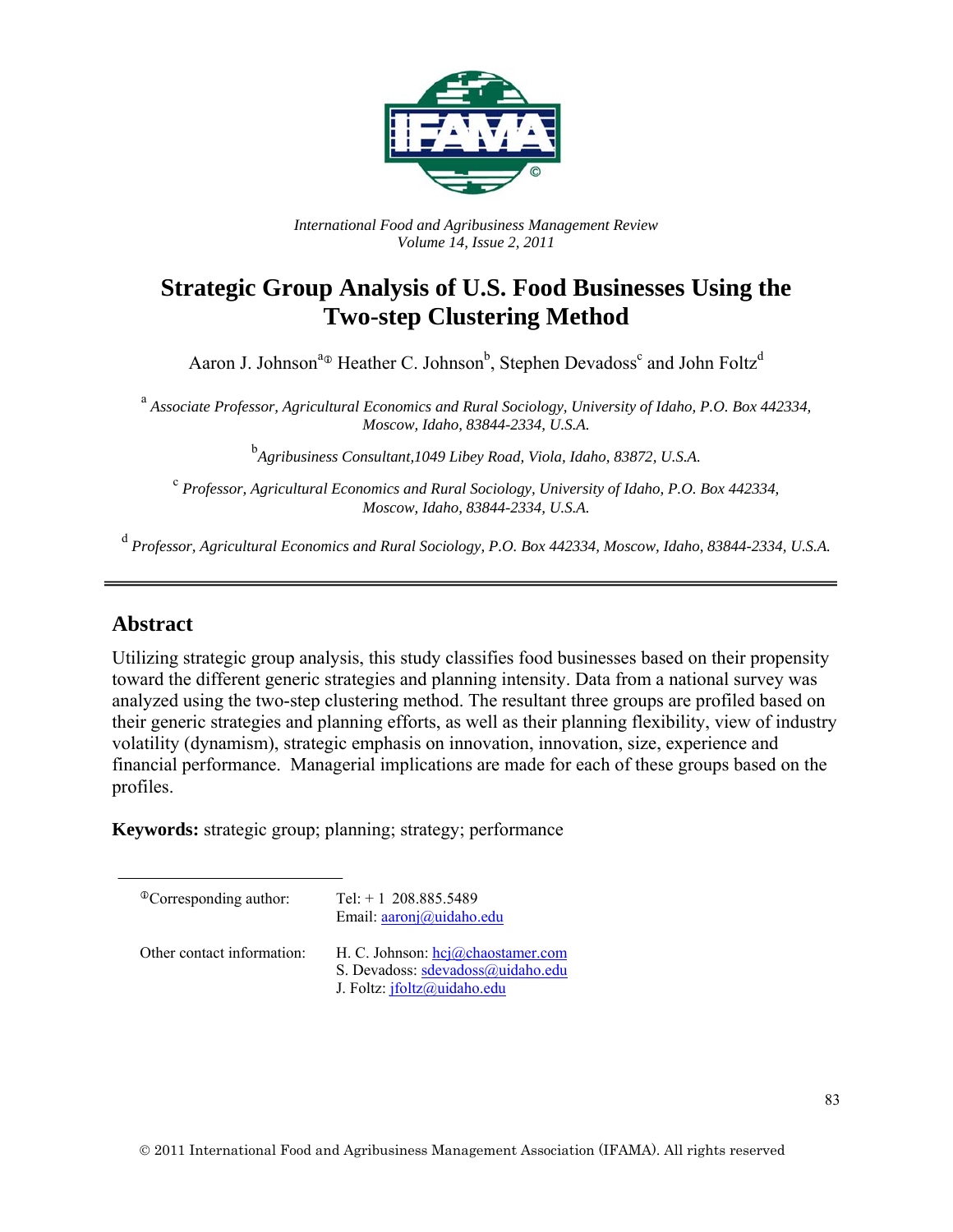# **Introduction**

The food processing industry may be a mature industry, but it is an important sector of the American economy. Essman (2009) estimates that this industry generates approximately one trillion in annual sales. According to the most recent Census of Manufacturers, in 2002 there were 31,000 food and beverage processing establishments in the United States, owned by 25,800 companies (Gayle 2005). More current data gathered by the United States Department of Agriculture indicated that in 2005, these plants accounted for 13 percent of the value of shipments from all U.S. manufacturing plants (Martinez 2007).

This significant industry faces enormous competitive pressures and ever changing consumer demand. Firms operating in this arena must find a way to compete. Porter (1980) notes that a firm can choose among three generic strategies: overall cost leader, differentiation, or focus/niche. The academic literature and business press are replete with suggestions on how firms ought to conduct varying functions in order to execute their decisions regarding how they choose to compete. But how does a firm know which activity to execute given a particular generic strategy? Is there a common practice of combining planning and competitive strategy choice? Does such a practice really matter with respect to firm performance?

Utilizing strategic group analysis – also referred to as typologies, gestalts, modes, archetypes, strategic scope groups, and competitive groups (Short, et al. 2008) – this study classifies food businesses based on their propensity toward the different generic strategies and planning intensity. The resultant groups are profiled based on their generic strategies and planning efforts, as well as their planning flexibility, view of industry volatility (dynamism), strategic emphasis on innovation, innovation, size, experience and financial performance. The results provide insight into firm behavior and offer suggestions for existing and nascent food companies, as well as other companies in environments similar to the food industry.

The paper begins with an overview of the various factors considered by this study. Then the data and method utilized are explained and the results presented. The paper ends with conclusions and implications for practitioners.

# **Literature Review**

It is important for a firm in any industry to understand the competitive landscape. Dess, Lumpkin and Eisner (2010) suggest that "How firms compete with each other and how they attain and sustain competitive advantages go to the heart of strategic management" (p.156). It is the former topic, how firms compete with each other, that has motivated many researchers to conduct strategic group analysis of industries. However, strategic group analysis is but one name used for this type of research. Others include:

typologies (e.g. Miles and Snow 1978), gestalts (Miller 1981), generic strategies (Porter 1980), modes (Mintzberg 1973), archetypes (Miller and Friesen 1978), strategic groups (Porter 1980), strategic scope groups (Houthoofd and Hene 1997), and competitive groups (e.g., Leask and Parker 2007; Short et al. 2008, 1054).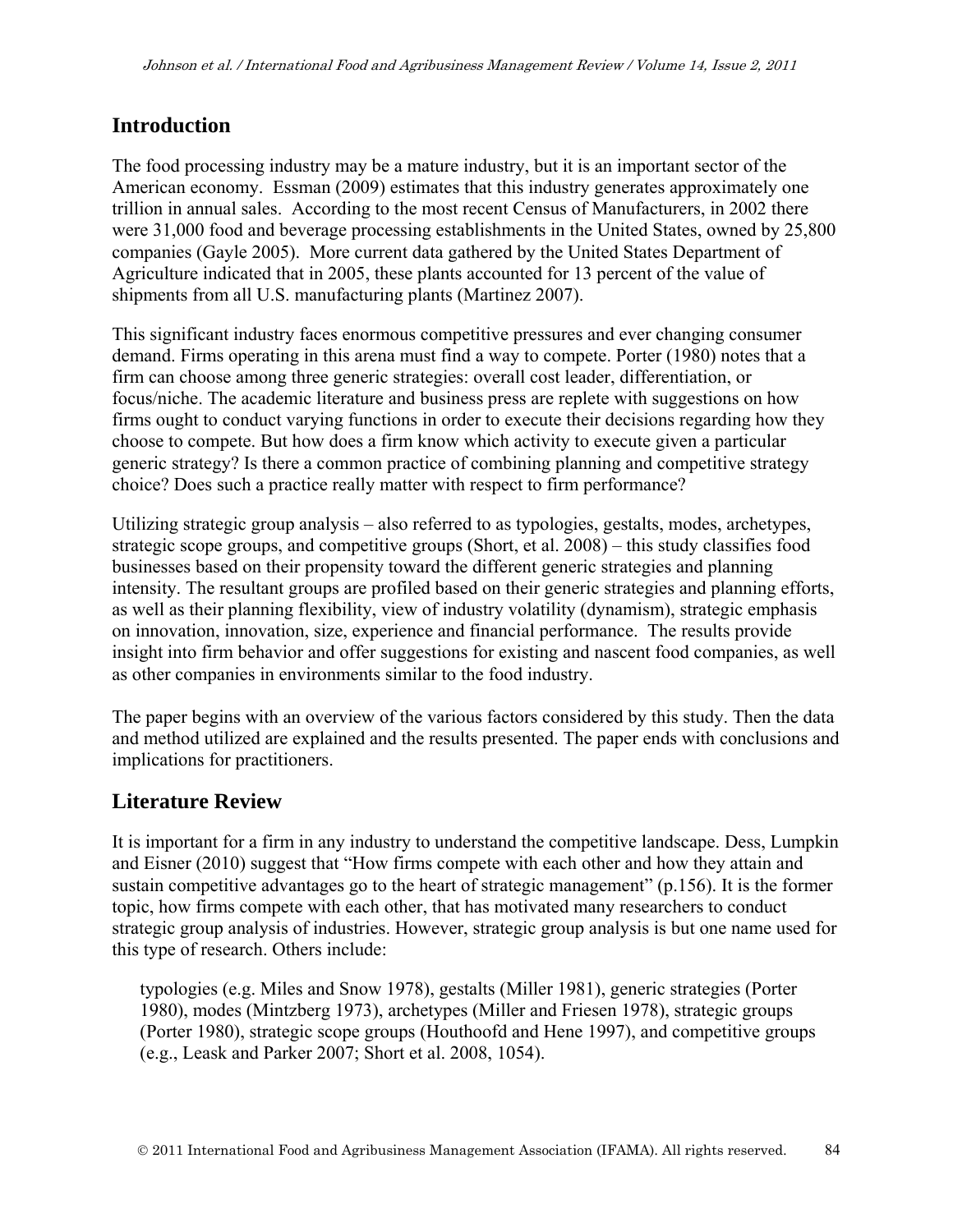Regardless of the moniker, the intent of these studies is to group firms by like strategies. Dikmen et al. (2009) note that this type of work increases the understanding of how an industry is structured, how firms compete, and how dynamic the competitive environment is. The objective of the current study is to determine general groups of food processors based on their strategy, and as a result empirically determine the competitive structure of the industry.

Price and Newson (2003) identified three dimensions of strategy in any strategic problem: 1) strategy content, 2) strategy process, and 3) strategy context. Strategy content is the competitive strategy demonstrated by a firm. The strategy process is how the business comes to that competitive strategy. Finally, strategy context deals with the competitive environment and the business's capabilities and resources. Dikmen, et al. (2009) identify variables for all three categories and identified three distinct groups based mainly on the strategy process and context variables.

The type of competitive strategy exhibited by businesses is one such topic. Miller and Friesen (1978), Miles and Snow (1978), and Porter (1980) are three of the seminal studies in setting a typology for competitive strategy, with Porter's typology being arguably the most widely adopted. Since these studies, authors like Dess and Davis (1984) and more recently Dikmen et al. (2009), have shown that firms do exhibit a specific competitive strategy. The first groupdetermining criterion for the current study is the choice of generic strategy. According to Porter (1980), three generic strategies enable a firm to make sound decisions in pursuit of an advantage over their competitors in the long run: overall low cost, differentiation, and focus. Overall low cost strategy focuses on attaining the least cost position relative to competitors while not ignoring quality, service, or other product/value chain attributes. The differentiation strategy focuses on creating a novel product or upgrading existing products, which should demand higher than average market prices. Finally, a focus or niche strategy concentrates on customer segments and intensive responsiveness to those segments. Specifically, this identifies the attention paid to customer service and after-sales support. Since Des and Davis (1984) operationalized these generic strategies, several studies have explored their importance to a firm's success. Studies like Dikmen et al. (2009) and Panayides (2003) used generic strategies to conduct strategic group analysis. Other studies looked at the influence on firm performance of competitive strategies in conjunction with other factors (e.g. Baier et al. 2008; Craig et al. 2008).

Closely tied to a firm's choice of generic strategy, and thus the second group-defining criterion in the current study, is the concept of planning. It is through the process of planning that the decision regarding generic strategy is made and/or carried out. Whether formal or informal planning is the best fit for stable versus unstable market environments, is a classic debate in management research (Ansoff 1994; Ansoff 1991; Mintzberg 1991; Mintzberg 1994a, and 1994b). Brews and Hunt (1999), in an effort to put the debate to rest, reported on three studies that encapsulated other works by either reviewing multiple studies or conducting a meta-analysis (Boyd 1991; Miller and Cardinal 1994; Schwenk and Shrader 1993), and stated the inconclusive evidence in these articles was the foundation for Mintzberg (1991) favoring the learning school, or emergent style of planning. The debate has continued in recent publications (e.g., Rudd et al. 2008). This sustained effort clearly illustrates the importance of considering planning when profiling firms.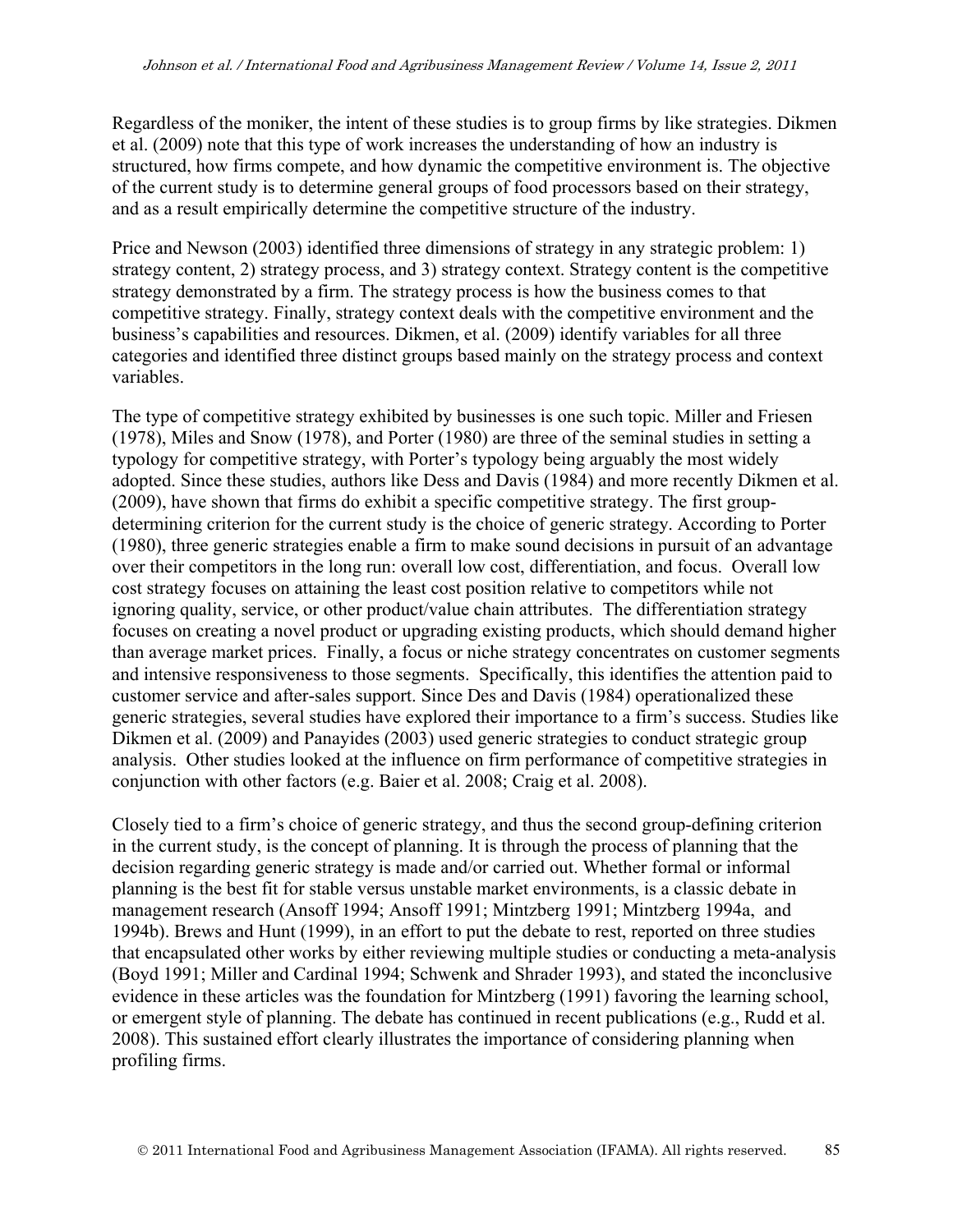Although the current study identifies like groups based on generic strategy and planning style, other factors help to more fully explain the competitive landscape among the resultant strategic groups. The firm characteristics of concern for this study include planning flexibility, perception of industry volatility (dynamism), strategic emphasis on innovation and innovation itself. In addition, firm size and age are considered as economies of scale and experience may play a role in firm performance. Each characteristic is discussed in turn below.

As noted in articles like Brews and Hunt (1999), a counter argument to formalized planning is the need for a firm to stay flexible in the direction they are willing to take as a result of strategic planning, especially when the business environment is turbulent (Dreyer and Grønhaug 2004). Specifically, Rudd, et al. (2008, 99) define this flexibility as "…the extent to which new and alternative decisions are generated and considered in strategic planning, allowing for positive organizational change and adaptation to environmental turbulence." The need for flexibility in turbulent environments was first empirically demonstrated by Kukalis (1989). Since then, many studies have looked at the role of flexibility in a firm's success (e.g. Barringer and Bluedorn 1999; Rudd et al. 2008; Zahra et al. 2008).

Given the arguments for flexibility, it stands to reason that the firm's perception of volatility or dynamism in their business environment is important to consider. Slater and Narver (1994) found that this turbulence can reduce a firm's performance and in turn reduce the organizational slack enjoyed by a firm. Zahra, Neubaum, and Huse (1997) measured how export performance was affected by a firm's perception of industry-wide changes in advertising, manufacturing, product, and technological innovations. How a firm sees stability in their industry and their approach to planning is clearly intertwined.

Beyond planning, flexibility and dynamism, the extant literature identifies innovation as a significant factor in a firm's performance. There are primarily two facets to innovation: the strategic emphasis on innovation and practice of innovation. The strategic emphasis on innovation has been separated out as an important facet of the firm's strategy (Davis et al. 2002). As part of a strategic focus, innovativeness then would be part of the mindset or culture of the organization. It is this corporate culture of innovation that Hurley and Hult (1998) argue gives a firm a distinct advantage in innovating. Several studies have investigated the result of this process – innovation. Medina, et al. (2005) and Miller and Friesen (1982) looked at what leads firms to innovate, Dougherty (1992) looked at what impact innovation has on firms, and Baker and Sinkula (2005) looked at the interaction of innovation with other factors to explain firm performance.

In addition to the factors noted above, a firm's size and experience set may influence their ability and sophistication of planning. Pelham (1999), for example, noted that small and large firms are not on level playing fields with respect to performance. Many explanations exist, in particular the economies of scale that play a factor in cost structures, access to larger customers, and production knowledge. Swan and Newell (1995) note that smaller firms, especially micro enterprises, certainly have a different set of resources. Of course, the small firm enjoys nimbleness over its larger competitors. With a larger firm, the possibility of organizational slack increases, which can have various impacts on firms (Cyert and March 1963; Fama 1980; Jensen and Meckling 1976; Pfeffer and Salancik 1978). Size of a company is often positively correlated with experience and/or age of the firm. As a firm gains experience, it is expected that they are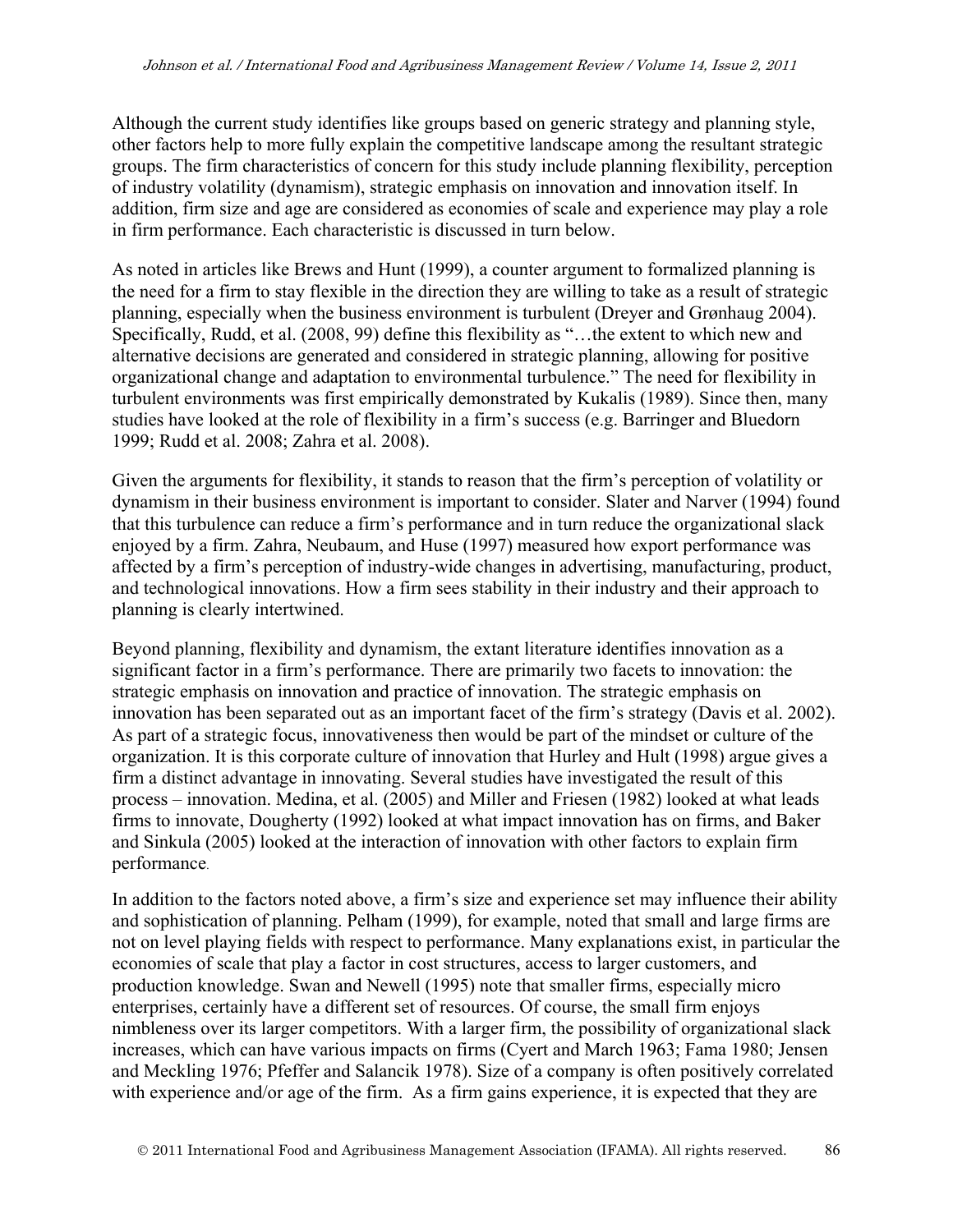learning and growing in their capabilities. The power of learning with respect to a firm's longterm performance has been well documented (Fugate et al. 2009; Senge 1990; Sinkula 1994; Wang 2008).

# **Data and Methods**

Data for this study were collected via a mail survey of the food processing industry. A group of 4,341 food companies from across the United States was randomly drawn from a national database maintained by Dun and Bradstreet. To be included in the study, the respondent had to be in a knowledgeable management position such as CEO or owner (Floyd and Wooldridge 1994). The Salant and Dillman (1994) recommended approach for data collection for mail surveys was implemented through two waves of mailings. After removing 461 respondents due to reasons such as an incorrect address, the respondent asking to be removed from our mailing list owing to company policy, or did not meet the top management team position criterion, 360 surveys were received for a response rate of 9.3%. Of those, 324 responses completed all the relevant questions. The response rate is comparable to "…10 to 12 percent typical for mailed surveys to top executives…" (Hambrick et al. 1993), and is favorably comparable to other food industry oriented surveys (Kinsey et al. 2007).

Because of Armstrong and Overton's (1977) finding that late respondents often possess firm characteristics which were similar to those of non-respondents, non-response bias was tested by comparing a random sub-sample of fifty firms from the early respondents (Survey Wave 1) versus a random sub-sample of fifty firms from the late respondents (Survey Wave 2). No statistically significant differences were found between the two sub-samples on the studied constructs. Thus, all 324 responses were included in the analysis.

The survey was constructed to obtain respondents' answers to multiple questions per construct or latent variable. These constructs include: planning intensity (PLAN), three measures of competitive strategy (overall least cost (OLC), product differentiation (PROD), customer satisfaction (CUST)), strategic flexibility (FLEX), dynamism (DYN), strategic emphasis on innovation (STINOV), innovation (INOV), and three measures of firm performance (PERF, GROWTH, PROFIT). In addition, number of employees (EMP) and firm age (AGE) were measured as proxies for size and experience. The relevant parts of the questionnaire are presented in the Appendix. Where appropriate, the language of each established scale was modified to fit the food industry. Select statistics for each of the scales are provided in Table 1.

|               | <b>Table 1:</b> Descriptive blanshe and cronoach starping (if<br><i>J –</i> ⊔ |      |       |  |  |  |  |  |
|---------------|-------------------------------------------------------------------------------|------|-------|--|--|--|--|--|
| <b>Scale</b>  | Mean <sup>a</sup>                                                             | S.D. | Alpha |  |  |  |  |  |
| <b>PLAN</b>   | 2.98                                                                          | .79  | 0.85  |  |  |  |  |  |
| <b>OLC</b>    | 2.82                                                                          | .89  | 0.70  |  |  |  |  |  |
| <b>PROD</b>   | 3.42                                                                          | .82  | 0.75  |  |  |  |  |  |
| <b>CUST</b>   | 3.84                                                                          | .73  | 0.66  |  |  |  |  |  |
| FLEX          | 3.62                                                                          | .73  | 0.86  |  |  |  |  |  |
| <b>DYN</b>    | 2.84                                                                          | .76  | 0.82  |  |  |  |  |  |
| <b>STINOV</b> | 3.07                                                                          | .74  | 0.78  |  |  |  |  |  |
| <b>INOV</b>   | 3.13                                                                          | .99  | 0.74  |  |  |  |  |  |
| PERF          | 2.46                                                                          | .81  | 0.84  |  |  |  |  |  |
| <b>GROWTH</b> | 2.88                                                                          | 1.00 | 0.76  |  |  |  |  |  |
| <b>PROFIT</b> | 2.99                                                                          | 1.14 | 0.95  |  |  |  |  |  |

**Table 1.** Descriptive Statistic and Cronbach's Alpha (n = 324)

<sup>a</sup>Measures were summated and then divided by the number of items for each respective measure.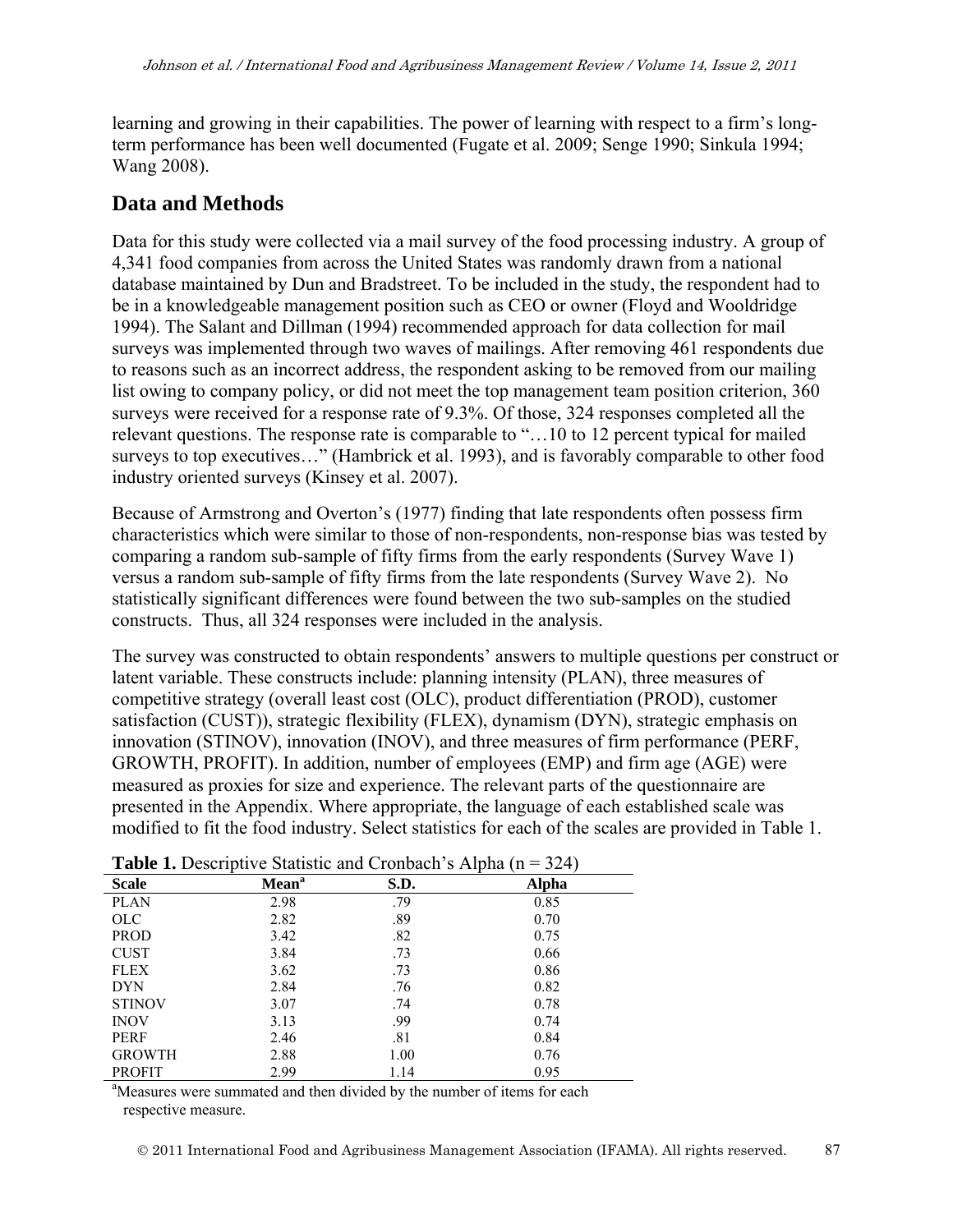The group-defining criteria scales are both a five-point scale anchored by "Not at All" and "To an Extreme Extent." A foundational study in measuring a firm's planning effort is Brews and Hunt (1999). The current study, for reasons of parsimony and multicollinearity, condensed the Brews and Hunt's (1999) Likert scales down to a four item scale that collectively measured the formality of the planning objectives (ends) and processes (means). The reduction of scale items did not hinder the reliability of this scale ( $\alpha$ >0.65). Generic strategy, the second set of groupdefining criteria, is measured by a 15 item scale that was adapted from Dess and Davis (1984) by Davis, Dibrell and Janz (2002).

The scales used to measure the other factors noted in the literature review are also well established scales. Planning flexibility (FLEX), which measures how smoothly a firm's strategic plan reacts to changes in the environment, was a six item scale adopted from Barringer and Bluedorn (1999). A six item scale from Zahra, Neubaum, and Huse (1997) was used to measure perceived industry-wide changes in advertising, manufacturing, product, and technological innovations – or dynamism (DYN). The level of strategic emphasis on innovation (STINOV) was measured by a scale formulated by Dess and Davis (1984). This scale is made up of a subset of the competitive strategies scale. It was chosen as it focuses on a firm's strategic emphasis on innovation and does not delineate between product and process innovations. Finally, a three item scale measuring a firm's R&D, product, and marketing innovations compared to industry norms (INOV) was taken from Miller and Friesen (1982).

Proxies were used to represent the size of the firm and its experience set. As the food industry is a fairly labor intensive industry, the number of full-time employees (EMP) was selected to represent the size of a firm. The number of employees was identified on a 6-point scale ranging from less than 5 to greater than 500. Using firm age as a proxy for experience, the number of years the firm has been in operation (AGE) was assessed on a 6-point scale ranging from less than 3 years to more than 30 years.

Although it is not the objective of this study to determine the causation of performance but rather profile strategic groups of firms, it is imperative to note if the groups of firms differ with respect to performance. As publicly available financial performance data (archival or secondary forms) do not exist for the privately held firms, the approach recommended by Dess and Robinson (1984) and other scholars in this area (e.g. Davis et al. 2002; Matsuno and Mentzer 2000) was executed. Dess and Robinson (1984) found that self-reported data is comparable to archival sources of financial results and suggest this method is appropriate for studies of firms for which archival sources of financial data are unavailable. Firms in this study identified how their financial performance compared to competitors in the industry using quintiles. This five item scale is a broad measure of overall firm performance (PERF); and then two sub-constructs with two and three items, respectively, were used to measure growth (GROWTH) and profit (PROFIT) of the firm.

The items associated with a construct were averaged for each respondent to obtain a single score. This was done for each of the multi-item scales and these mean scales were used in the analysis. The two-step clustering method in SPSS 17 was utilized for the cluster analysis because it allows for mixed variable types and a larger dataset (Norušis 2008). The method gets its name from the use of two distinct steps. The first step is developing preclusters and the second is the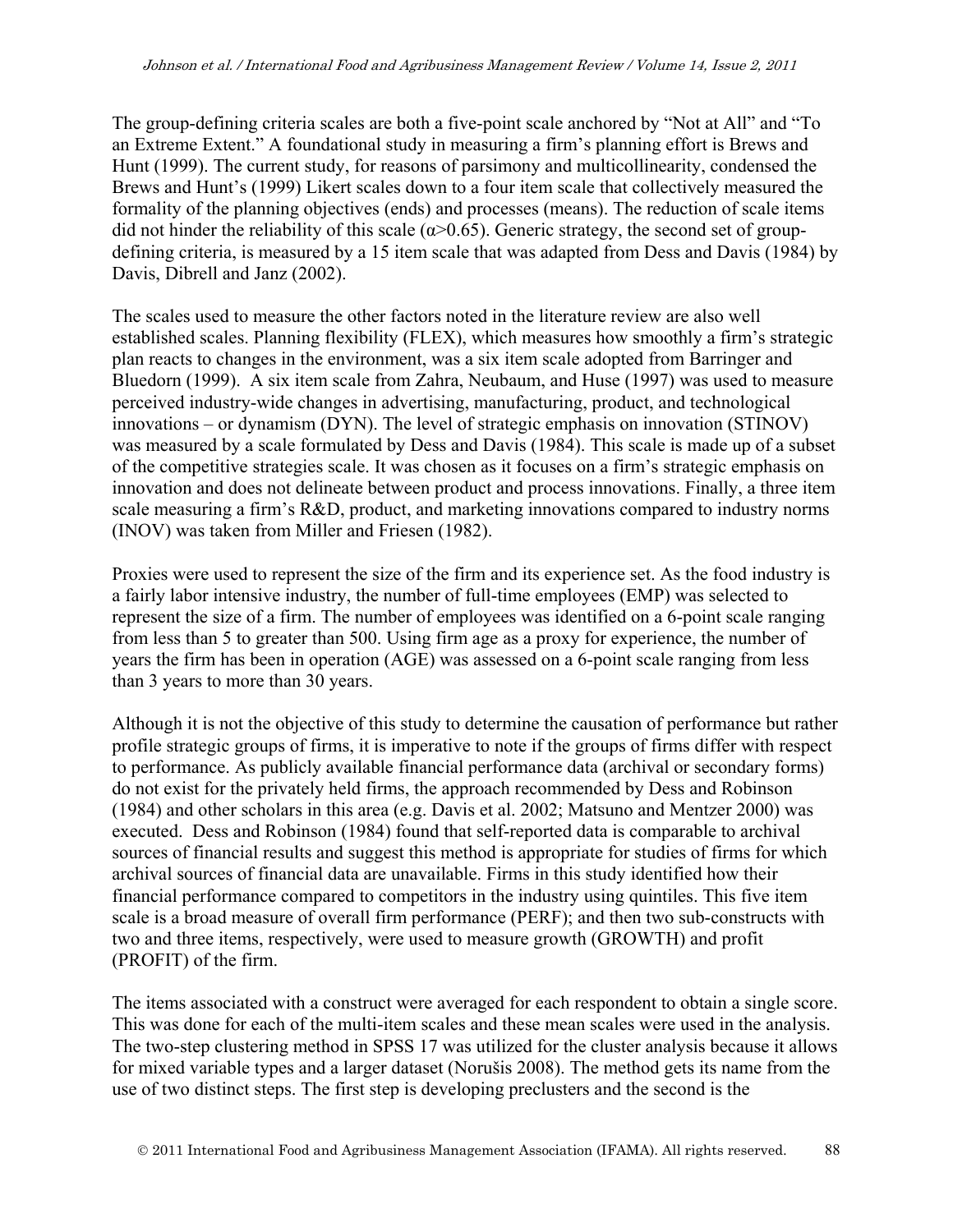hierarchical clustering of the preclusters. Despite checking for outliers using bi-variate and multivariate methods, the procedure was allowed to identify outliers in the clustering process. In addition, the Schwarz Bayesian Criterion was used for the information criterion, the continuous variables were standardized, and the number of clusters was not fixed. The log-likelihood estimation process was used to calculate the clusters.

When possible, an ANOVA was used to test for homogeneity between groups for a given variable. However, when the assumption of variance homogeneity is violated, which was tested for by using the Levene Statistic, the Welch F was used to compare groups of means for homogeneity. When homogeneity between groups failed, paired comparisons were done using one of two methods: Tukey's test when variances were homogeneous and Tamhane's T2 test when they were not.

# **Results**

Table 2 shows the dispersion of cases based on the cluster analysis. The analysis identified two outliers and 38 cases were omitted due to list wise deletion of missing data. Cluster 1 has the largest percentage of observations (41%) with the remaining two clusters being of similar size.

|         |                       | <b>Total Observations</b> | Percentage of<br><b>Combined</b> | Percentage of<br><b>Total</b> |
|---------|-----------------------|---------------------------|----------------------------------|-------------------------------|
|         | I                     | 148                       | 46.00%                           | 41.10%                        |
| Cluster | 2                     | 91                        | 28.30%                           | 25.30%                        |
|         | 3                     | 81                        | 25.20%                           | 22.50%                        |
|         | <b>Outliers</b>       | 2                         | $0.60\%$                         | $0.60\%$                      |
|         | Combined              | 322                       | 100.00%                          | 89.40%                        |
|         | <b>Excluded Cases</b> | 38                        |                                  | 10.60%                        |
|         | <b>Total</b>          | 360                       |                                  | 100.00%                       |

**Table 2.** Cluster Descriptive Statistics

For each of the three clusters –descriptive statistics for the mean scales of interest in this study, including the variables used in determining the clusters –are provided in Table 3. Given the nature of the scales, an interpretation of the absolute score is not meaningful, but rather a relative comparison is the focus. A casual observation shows that all three clusters have similar emphasis on customers, and that variable has the highest mean of the competitive strategy scales for all three clusters. Beyond this similarity, there are substantial differences between clusters in the way they plan and the competitive strategies emphasized. Cluster 2 predominantly has the lowest average of the three clusters. Between Clusters 1 and 3, Cluster 3 conducts more planning and focuses more on providing products at a low cost, whereas Cluster 1 has a stronger emphasis on product differentiation.

The clusters also fall into similar patterns with the other variables of interest. Cluster 2 again has the lowest scores with respect to flexibility, strategic innovation, and innovation, as well as all the performance variables. While Cluster 3 has the highest score for flexibility and performance,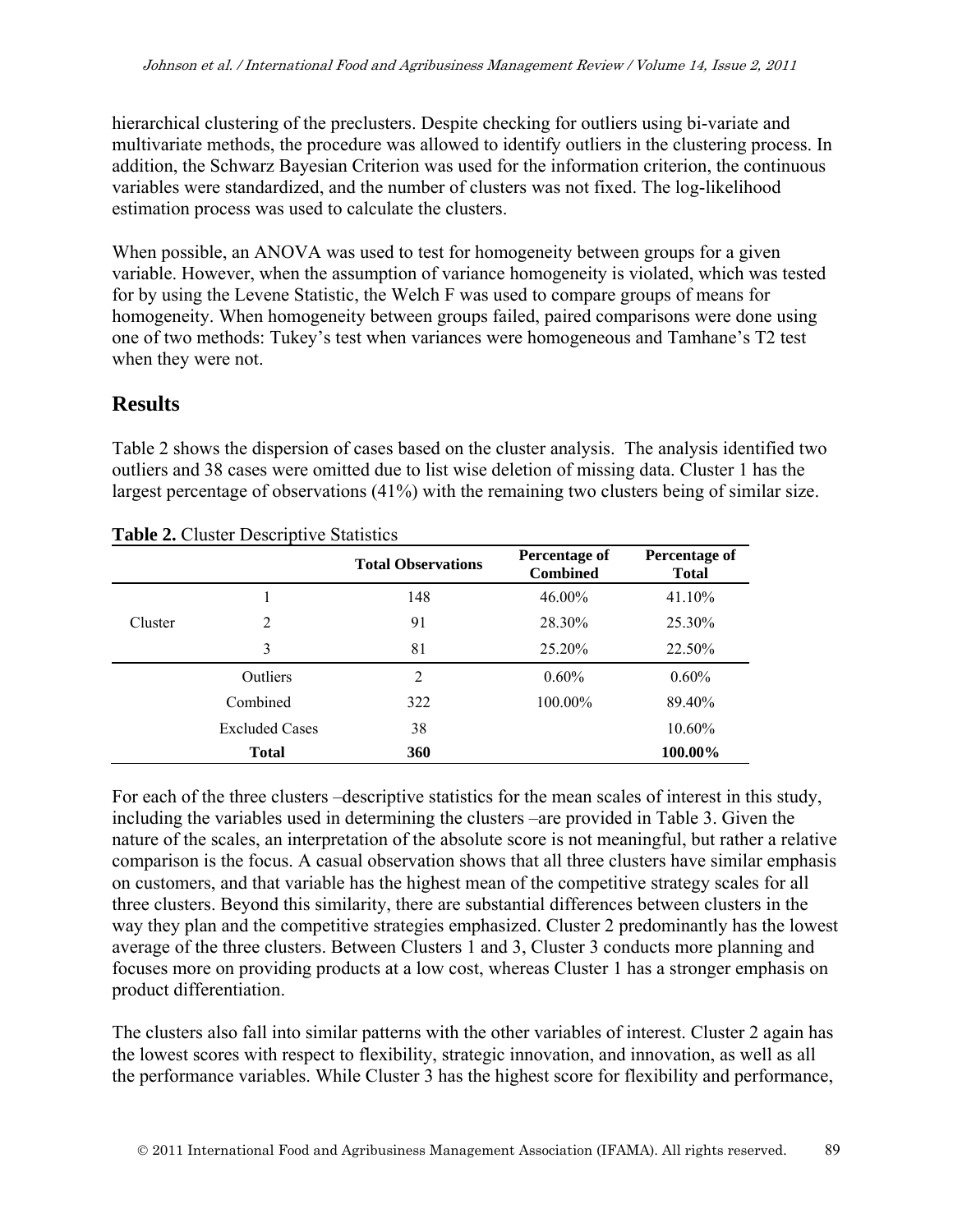Cluster 1 has the highest for strategic innovation and innovation. All three clusters have similar results for how tumultuous they see their industry (dynamism).

| <b>Cluster</b> |        |        |        |  |  |  |
|----------------|--------|--------|--------|--|--|--|
|                | 1      | 2      | 3      |  |  |  |
| <b>PLAN</b>    | 2.97   | 2.72   | 3.30   |  |  |  |
|                | (0.78) | (0.76) | (0.73) |  |  |  |
| <b>OLC</b>     | 2.83   | 2.50   | 3.17   |  |  |  |
|                | (0.87) | (0.79) | 0.92)  |  |  |  |
| <b>PROD</b>    | 3.67   | 3.02   | 3.40   |  |  |  |
|                | (0.68) | (0.94) | (0.76) |  |  |  |
| <b>CUST</b>    | 3.88   | 3.71   | 3.89   |  |  |  |
|                | (0.76) | (0.66) | (0.75) |  |  |  |
| <b>FLEX</b>    | 3.66   | 3.44   | 3.75   |  |  |  |
|                | (0.73) | (0.79) | (0.63) |  |  |  |
| <b>DYN</b>     | 2.81   | 2.86   | 2.86   |  |  |  |
|                | (0.75) | (0.78) | (0.78) |  |  |  |
| <b>STINOV</b>  | 3.24   | 2.73   | 3.15   |  |  |  |
|                | (0.63) | (0.74) | (0.79) |  |  |  |
| <b>INOV</b>    | 3.37   | 2.71   | 3.15   |  |  |  |
|                | (0.94) | (0.94) | (1.01) |  |  |  |
| <b>PERF</b>    | 2.41   | 2.23   | 2.79   |  |  |  |
|                | (0.79) | (0.75) | (0.79) |  |  |  |
| <b>GROWTH</b>  | 2.86   | 2.46   | 3.36   |  |  |  |
|                | (0.97) | (0.86) | (0.98) |  |  |  |
| <b>PROFIT</b>  | 2.93   | 2.78   | 3.31   |  |  |  |
|                | (1.15) | (1.10) | (1.12) |  |  |  |

**Table 3.** Mean and Standard Deviation of Strategy and Performance Variables

In addition to the scales, the employee size classification, age and main sales channel (e.g. selling into retail, restaurants, and industrial distribution channels) are compared between clusters. Figure 1 shows how the makeup of these clusters differs with respect to the number of employees. Although clusters 1 and 2 are very similar, Cluster 1 does have firms with 50-99 employees and Cluster 2 has none. Cluster 3 clearly is comprised of the larger firms. Figure 2 depicts the distribution of firm ages. Cluster 1 is clearly the youngest group and Cluster 2 the oldest. However, Cluster 3 tends toward the older category. Table 4 shows how the average percentage of sales by market channel compares across clusters. The means are quite similar between clusters across the various market channels of retail, food service, industrial and other. Statistical tests (ANOVA, Welch, Tamhane), indicate that there is no statistical difference of mean sales percentage by market channel across the clusters.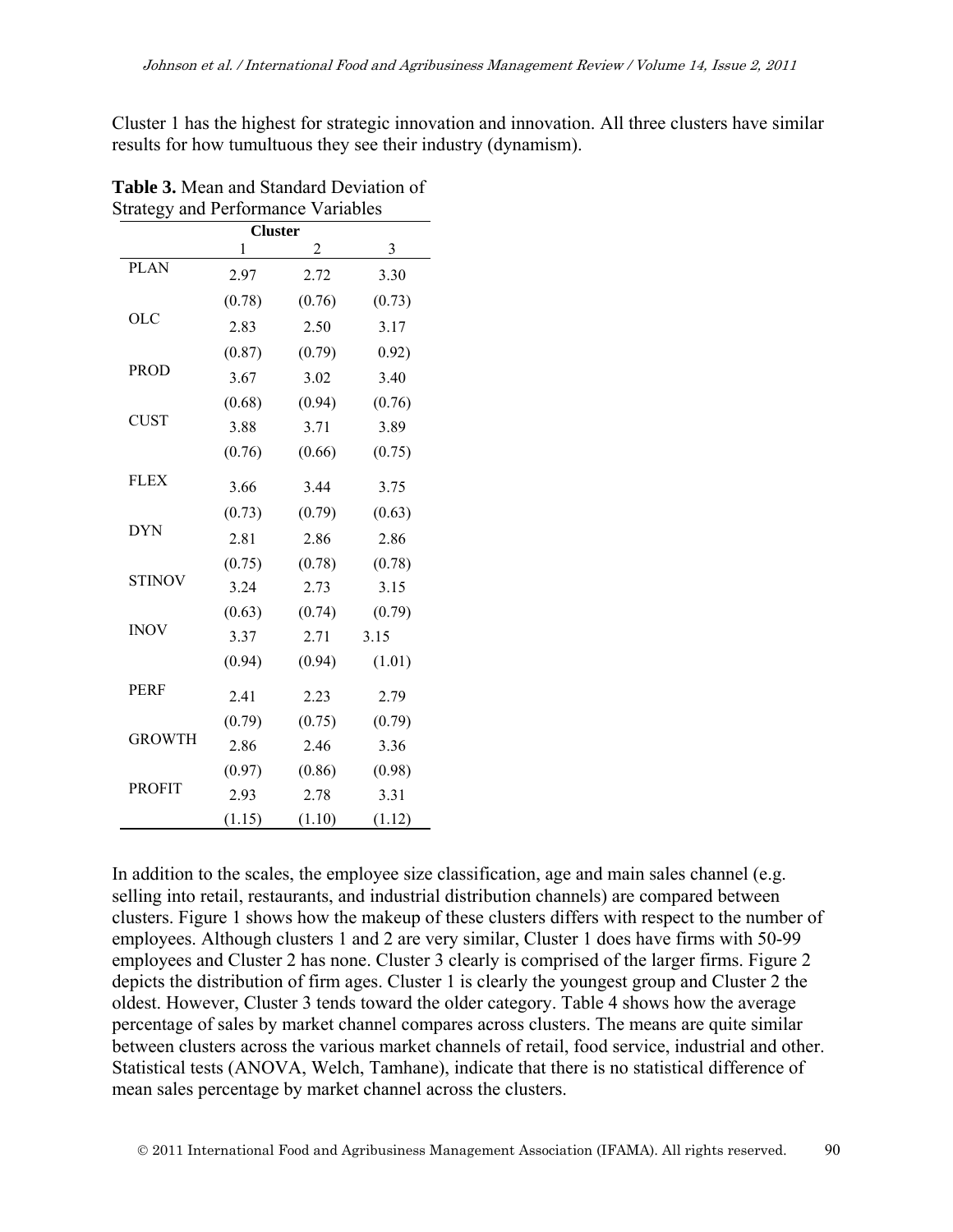

**Figure 1.** Number of Employees by Cluster



**Figure 2.** Firm Age Cluster Profile

| Table 4. Average Percentage of Sales: Market Channel by Cluster |  |  |
|-----------------------------------------------------------------|--|--|
|                                                                 |  |  |

| <b>Cluster</b> | <b>Retail</b> | <b>Food Service</b> | <b>Industrial</b> | Other |
|----------------|---------------|---------------------|-------------------|-------|
|                | 45.J          | 26.7                | 12.9              | 15.3  |
|                | 56.1          | 20.4                | 14.5              | 90    |
|                |               | 26.6                | 18.7              | 9.5   |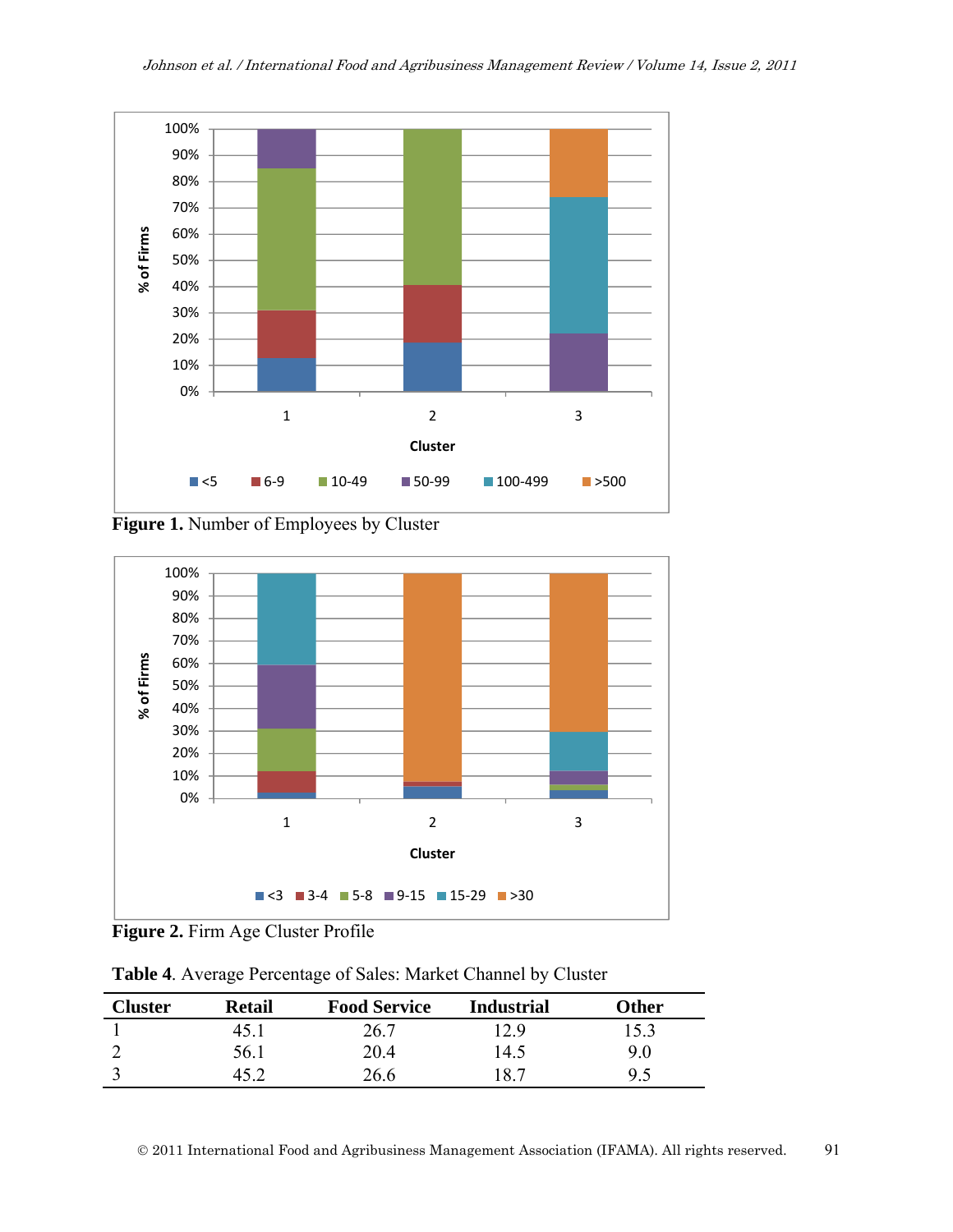The differences noted above between clusters are made by comparing the relative values. For more meaningful comparisons, the mean scales are tested for statistical differences to validate the preliminary results about each cluster's primary strategic focus, planning effort and other factors. In order to utilize an ANOVA test, the variances must be homogeneous between clusters. The Levene Statistic Test indicated PROD and STINOV did not have homogeneous variances across clusters. For these variables, the Welch Test statistic was utilized. These tests revealed that statistical differences in means do exist between clusters for PLAN, OLC, PROD, FLEX, STINOV, INOV, PERF, GROWTH, and PROFIT (Table 5). The two variables that had no statistical differences were CUST and DYN, meaning the firms view customer orientation and the dynamic nature of their industry identically across clusters.

| <b>ANOVA</b>  |                       |                                                |                |             |       |       |  |  |  |
|---------------|-----------------------|------------------------------------------------|----------------|-------------|-------|-------|--|--|--|
|               |                       | Sum of Squares                                 | df             | Mean Square | F     | Sig.  |  |  |  |
| <b>PLAN</b>   | <b>Between Groups</b> | 14.29                                          | $\overline{2}$ | 7.15        | 12.32 | 0.000 |  |  |  |
|               | Within Groups         | 183.82                                         | 317            | 0.58        |       |       |  |  |  |
|               | <b>Total</b>          | 198.12                                         | 319            |             |       |       |  |  |  |
| <b>OLC</b>    | <b>Between Groups</b> | 19.31                                          | 2              | 9.65        | 12.99 | 0.000 |  |  |  |
|               | Within Groups         | 235.55                                         | 317            | 0.74        |       |       |  |  |  |
|               | <b>Total</b>          | 254.85                                         | 319            |             |       |       |  |  |  |
| <b>CUST</b>   | <b>Between Groups</b> | 1.99                                           | $\overline{2}$ | 0.99        | 1.88  | 0.155 |  |  |  |
|               | Within Groups         | 167.79                                         | 317            | 0.53        |       |       |  |  |  |
|               | <b>Total</b>          | 169.78                                         | 319            |             |       |       |  |  |  |
| <b>FLEX</b>   | <b>Between Groups</b> | 4.51                                           | $\overline{2}$ | 2.25        | 4.31  | 0.014 |  |  |  |
|               | Within Groups         | 163.29                                         | 312            | 0.52        |       |       |  |  |  |
|               | <b>Total</b>          | 167.80                                         | 314            |             |       |       |  |  |  |
| <b>DYN</b>    | <b>Between Groups</b> | 0.21                                           | $\overline{2}$ | 0.10        | 0.18  | 0.838 |  |  |  |
|               | Within Groups         | 180.75                                         | 308            | 0.59        |       |       |  |  |  |
|               | <b>Total</b>          | 180.96                                         | 310            |             |       |       |  |  |  |
| <b>INOV</b>   | <b>Between Groups</b> | 23.59                                          | $\overline{2}$ | 11.80       | 12.88 | 0.000 |  |  |  |
|               | Within Groups         | 272.97                                         | 298            | 0.92        |       |       |  |  |  |
|               | <b>Total</b>          | 296.56                                         | 300            |             |       |       |  |  |  |
| <b>PERF</b>   | <b>Between Groups</b> | 13.50                                          | $\overline{2}$ | 6.75        | 11.09 | 0.000 |  |  |  |
|               | Within Groups         | 178.40                                         | 293            | 0.61        |       |       |  |  |  |
|               | <b>Total</b>          | 191.90                                         | 295            |             |       |       |  |  |  |
| <b>GROWTH</b> | <b>Between Groups</b> | 33.17                                          | $\overline{2}$ | 16.59       | 18.68 | 0.000 |  |  |  |
|               | Within Groups         | 264.61                                         | 298            | 0.89        |       |       |  |  |  |
|               | <b>Total</b>          | 297.79                                         | 300            |             |       |       |  |  |  |
| <b>PROFIT</b> | <b>Between Groups</b> | 12.34                                          | $\overline{2}$ | 6.17        | 4.85  | 0.008 |  |  |  |
|               | Within Groups         | 375.13                                         | 295            | 1.27        |       |       |  |  |  |
|               | <b>Total</b>          | 387.47                                         | 297            |             |       |       |  |  |  |
|               |                       |                                                |                |             |       |       |  |  |  |
|               |                       | <b>Welch Robust Tests of Equality of Means</b> |                |             |       |       |  |  |  |
|               | Test                  | Statistic <sup>a</sup>                         | df1            | df2         |       | Sig.  |  |  |  |
| <b>PROD</b>   | Welch                 | 16.85                                          | $\overline{2}$ | 169.81      |       | 0.000 |  |  |  |
| <b>STINOV</b> | Welch                 | 14.90                                          | $\overline{2}$ | 170.07      |       | 0.000 |  |  |  |

| <b>Table 5.</b> ANOVA and Welch Test Results for Mean Scales |  |
|--------------------------------------------------------------|--|
|--------------------------------------------------------------|--|

To determine which clusters have statistically different means per variable, two post hoc tests are used. Tukey is a post hoc test that uses pairwise comparisons of the means and t-tests to identify significant differences. Tamhane is another post hoc test similar to the Tukey test that is used when group variances or sample sizes are unequal. The results of these tests at a 5% significance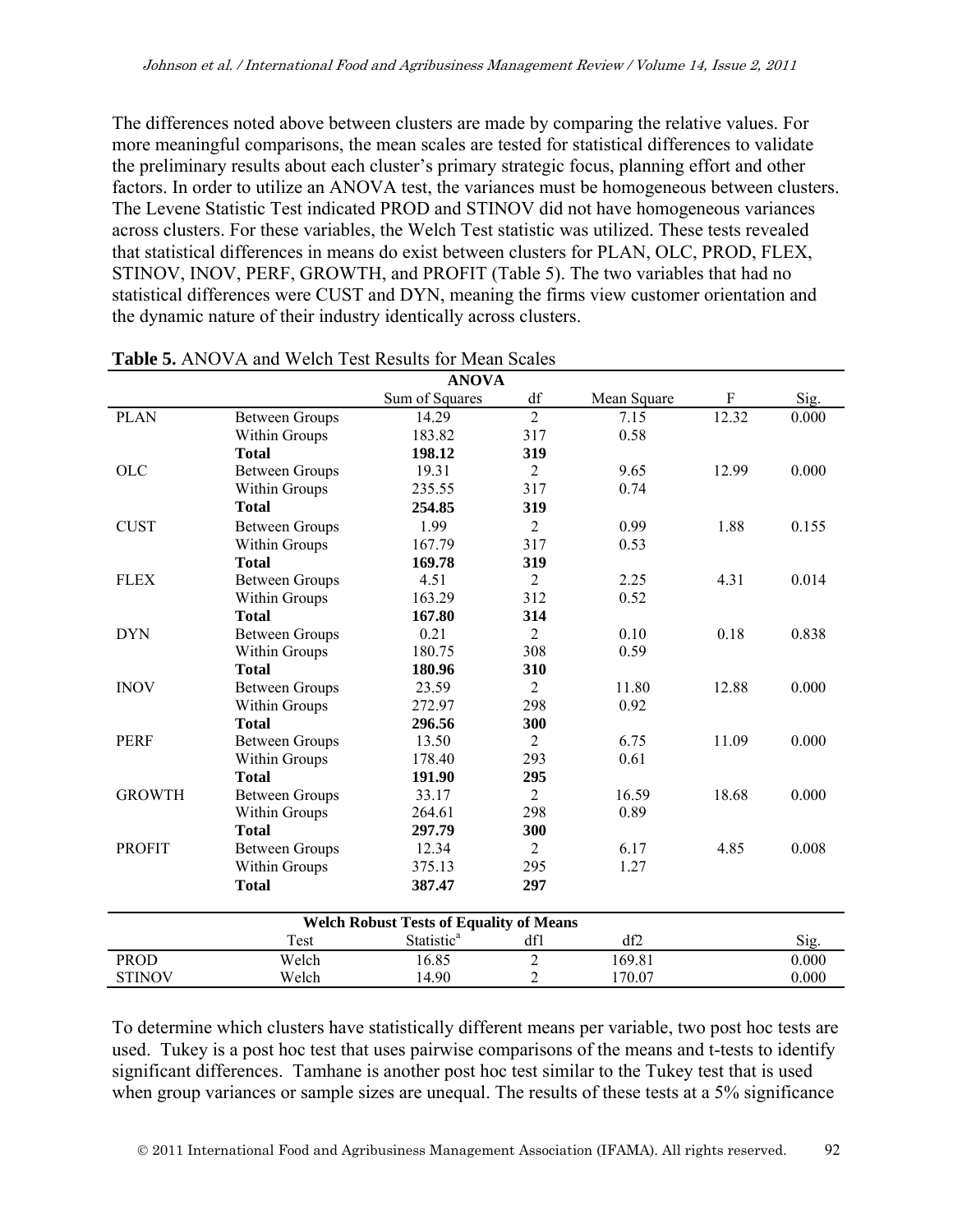level are presented in Table 6 (CUST and DYN were omitted from this table as the previous results showed there was no significant difference between clusters).

|               | <b>Cluster Comparison*</b> |         |                    |         |  |  |  |
|---------------|----------------------------|---------|--------------------|---------|--|--|--|
|               | 1 vs. 2                    | 1 vs. 3 | $2 \text{ vs. } 3$ | Test    |  |  |  |
| <b>PLAN</b>   | >                          | $\,<\,$ | $\,<$              | Tukey   |  |  |  |
| <b>OLC</b>    | $\gt$                      | $\,<\,$ | $\,<\,$            | Tukey   |  |  |  |
| <b>PROD</b>   | >                          | >       | $\,<\,$            | Tamhane |  |  |  |
| <b>FLEX</b>   |                            |         | $\,<\,$            | Tukey   |  |  |  |
| <b>STINOV</b> | $\geq$                     |         | $\,<\,$            | Tamhane |  |  |  |
| <b>INOV</b>   | $\geq$                     |         | $\,<$              | Tukey   |  |  |  |
| PERF          |                            | $\,<$   | $\,<\,$            | Tukey   |  |  |  |
| <b>GROWTH</b> | $\gt$                      | $\,<\,$ | $\,<\,$            | Tukey   |  |  |  |
| <b>PROFIT</b> |                            | $\,<$   | $\,<$              | Tukey   |  |  |  |

**Table 6.** Pairwise Comparisons between Clusters for Mean Scales

**\***Inequalities within the table indicate relative size of means between cluster means and only appear when the pair is statistically different at a 5% level.

The respective mean values of planning, overall least cost, and product differentiation strategies are statistically significantly different across the three clusters. The values for the three decision criteria (planning, overall least cost, product differentiation) have statistically the lowest mean values in Cluster 2. This indicates that firms in this cluster do not have an outstanding competitive strategy (i.e. beyond the minimum competency indicated by the consistent score for customer focus – CUST), nor as intensive a planning focus compared to the other clusters. The primary strategic focus of Cluster 1 is on product development; Cluster 3 has strategic foci on planning and overall least cost (OLC). In reporting these differences, it is important to note that each of the three clusters has a strong customer strategic focus (see Table 1).

The other factors considered in this study but not used in determining clusters include dynamism, flexibility and innovation. All three are measurably different between clusters. Cluster 2 had the lowest means for flexibility, dynamism, strategic innovation, and innovation. The differences between Cluster 2 and the other two clusters proved to be statistically significant for strategic innovation and innovation. In addition, Cluster 2 had a statistically significantly lower score for flexibility than Cluster 3. The two variables of STINOV and INOV are significantly different between Clusters 1 and 2. In other words, Cluster 1 has a greater degree of strategic innovation and innovation than Cluster 2.

These findings indicate that cluster analysis has stratified the data into three distinct arrays. The measures of statistically significant variables are summarized below and depicted graphically in Figure 3. Cluster 3's high performance levels coincide with larger, older firms that pay the most attention to business strategy planning, are most committed to overall least cost competitive strategy, and have the greatest flexibility of all the clusters. This cluster group could be classified as older, larger, aggressive firms. Cluster 2's low performance levels on the other hand relate to smaller firms that pay little attention to strategic planning, have the lowest focus on any competitive strategy, and have the lowest flexibility and innovation scores. This cluster of firms is most aptly classified as lifestyle firms. Lifestyle firms focus on maintaining their quality of life, looking to grow only to keep ahead of inflation, and subsequently putting the minimum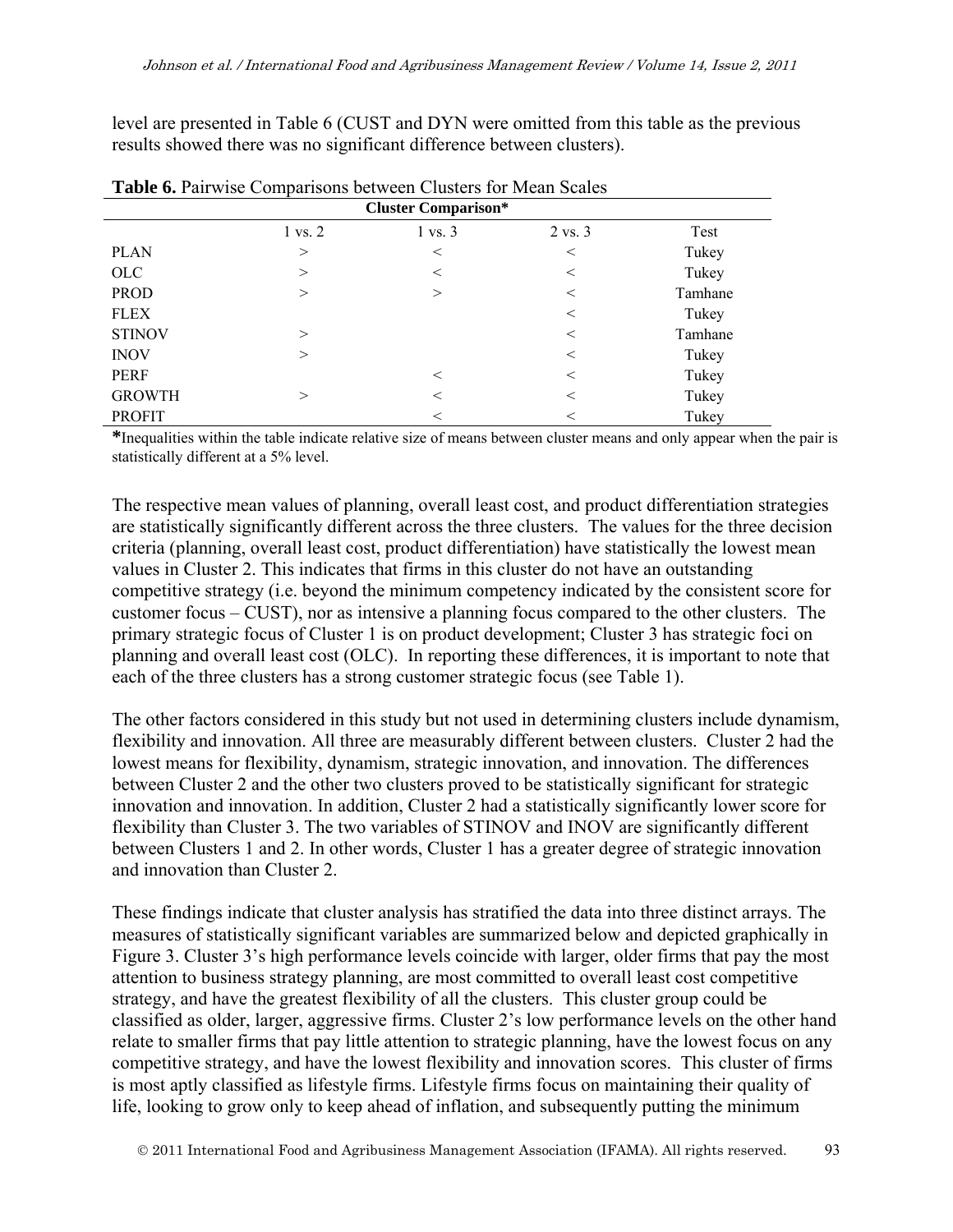required effort into strategic planning. Finally, Cluster 1 firms, although presenting mediocre performance levels relative to Cluster 3 firms, are younger firms that pay moderate attention to planning and are oriented the most to product differentiation and innovation. They can be classified as young, dynamic, up and coming firms with novel products.



**Figure 3.** Cluster Profiles for Statistically Different Measures

# **Discussion and Conclusions**

Given the focus of this study is on food manufacturers, generalization to all manufacturing is not possible. However, the findings from this study provide insight into the competitive landscape of the food manufacturing industry, and these lessons may be applicable to other mature industries like the food processing industry. Our specific results indicate that all of the firms offer a minimum level of customer service, leading to the conclusion that some level of focus on customer needs and desires is a necessary strategy for success – and is a minimum competency for competition in the industry.

Further analysis separated the food businesses into three distinct groups which we describe as a.) Differentiators (Cluster 1) – smaller firms with a differentiated but good focus and attention to strategy and planning – "slow and steady wins their race"; b.) Lifestylers (Cluster 2) – firms along for the ride, tending to "do as we always have"; and, c.) High performers (Cluster 3) – larger, more aggressive firms which focus on low costs and have the most formal planning among firms in the study.

Management implications that follow from the findings of this study are: a.) smaller, newer food companies, may find it productive to differentiate and "dig-in for the long haul;" b.) larger food firms, many "firing on all cylinders" (from a growth and profitability standpoint), may find their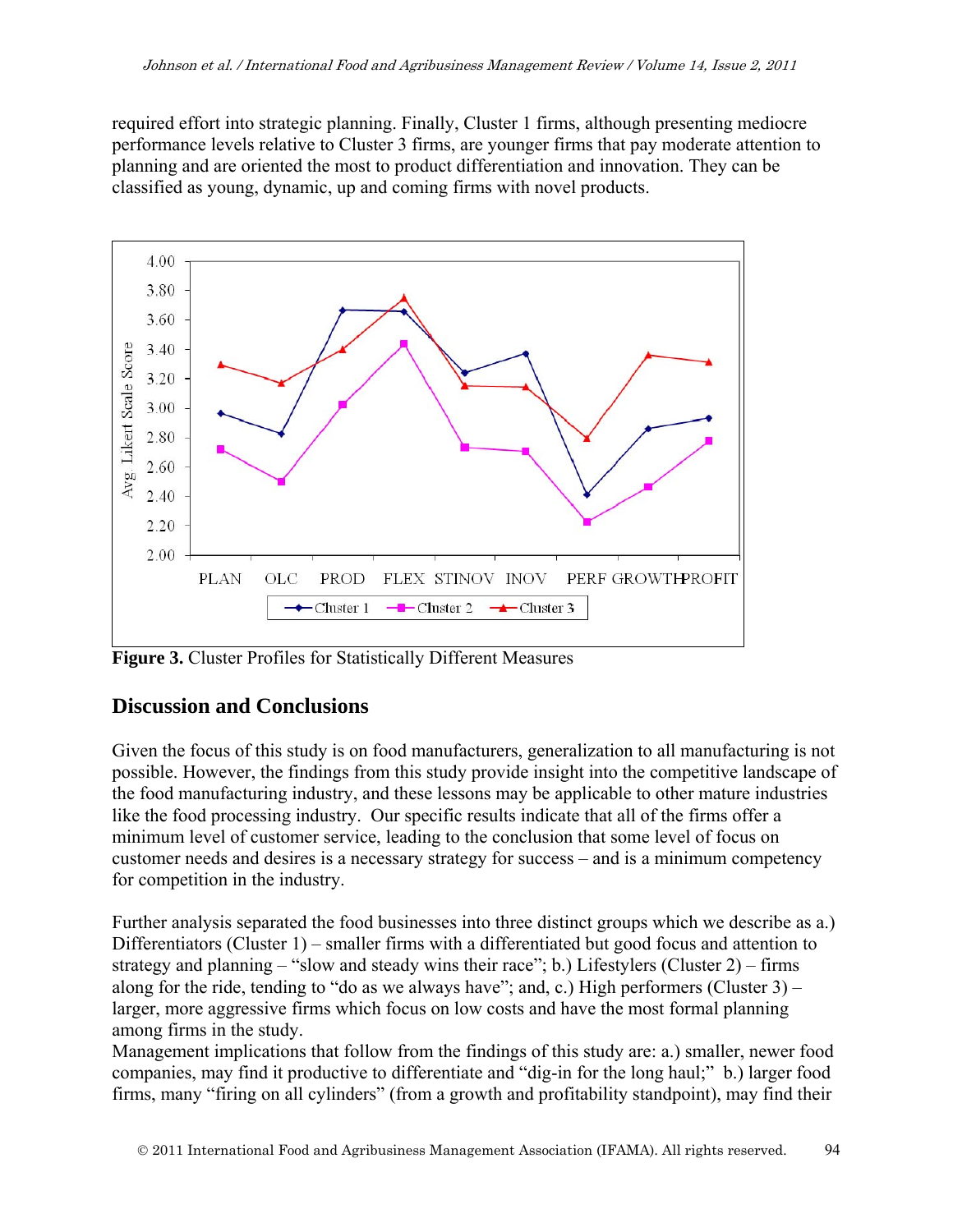greatest threat comes from within their group; c.) Lifestyler food companies should not expect much from overall growth, performance and profit, but can expect to be content with the "status quo."

"One size fits all" does not apply when it comes to the planning and strategic choice of food businesses. The analysis in this study found three distinct types of firms. First, there is the Lifestyler firm (Cluster 2) that is focused on making a modest "living," usually by focusing on a fringe market. Second, there is the High Performer firm. These are companies that tend to be larger and focus on multiple objectives. Finally, there is the Differentiator firm, the one that can match the High Performers in some categories, but which lack the economies of scale usually associated with the High Performers. What sets them apart is their ability to differentiate their products and services. For these firms, there arises the potential for an exit strategy to sell their proven differentiated product to a High Performer.

Each type of company has their strength, but they also face unique challenges. For example, the High Performer's approach of multiple foci can lead to greater performance as measured by GROWTH and PROFIT; however, this approach requires sufficient size and access to resources to be successful. Even with access to resources, these multiple foci can result in being distracted and subsequently being leapfrogged by other High-Performers. While the Differentiator can match the larger High Performer with respect to capabilities of flexibility, strategic innovation and innovation, if the company wants to pursue growth they must rely on a differentiation strategy. Finally, while the Lifestyler can make a modest "living," they are always at risk. Depending on the loyalty of their customer base, they could be displaced by the more aggressive High Performers or Differentiators.

As a result of this study, managers of food companies better understand their competitive environment, and thus are more informed when they themselves conduct planning and choose their strategy. Managers in other industries could also take lessons in how to consider their industry's competitive environment based on the process presented in this study. Of course, an explicit study within their industry would be needed for exact knowledge, but at the very least the process laid out here is food for thought.

# **References**

- Ansoff, H. Igor. 1994. Comment on Henry Mintzberg's Rethinking Strategic Planning. *Long Range Planning* 27(3): 31-32.
	- ———. 1991. Critique of Henry Mintzberg's 'the Design School: Reconsidering the Basic Premises of Strategic Management. *Strategic Management Journal* 12(6): 449-61.
- Armstrong, J. Scott, and Terry S. Overton. 1977. Estimating Nonresponse Bias in Mail Surveys. *Journal of Marketing Research (JMR)* 14(3):396-402.
- Baier, Christian, Evi Hartmann, and Roger Moser. 2008. Strategic Alignment and Purchasing Efficacy: An Exploratory Analysis of Their Impact on Financial Performance. *Journal of Supply Chain Management: A Global Review of Purchasing & Supply* 44(4): 36-52.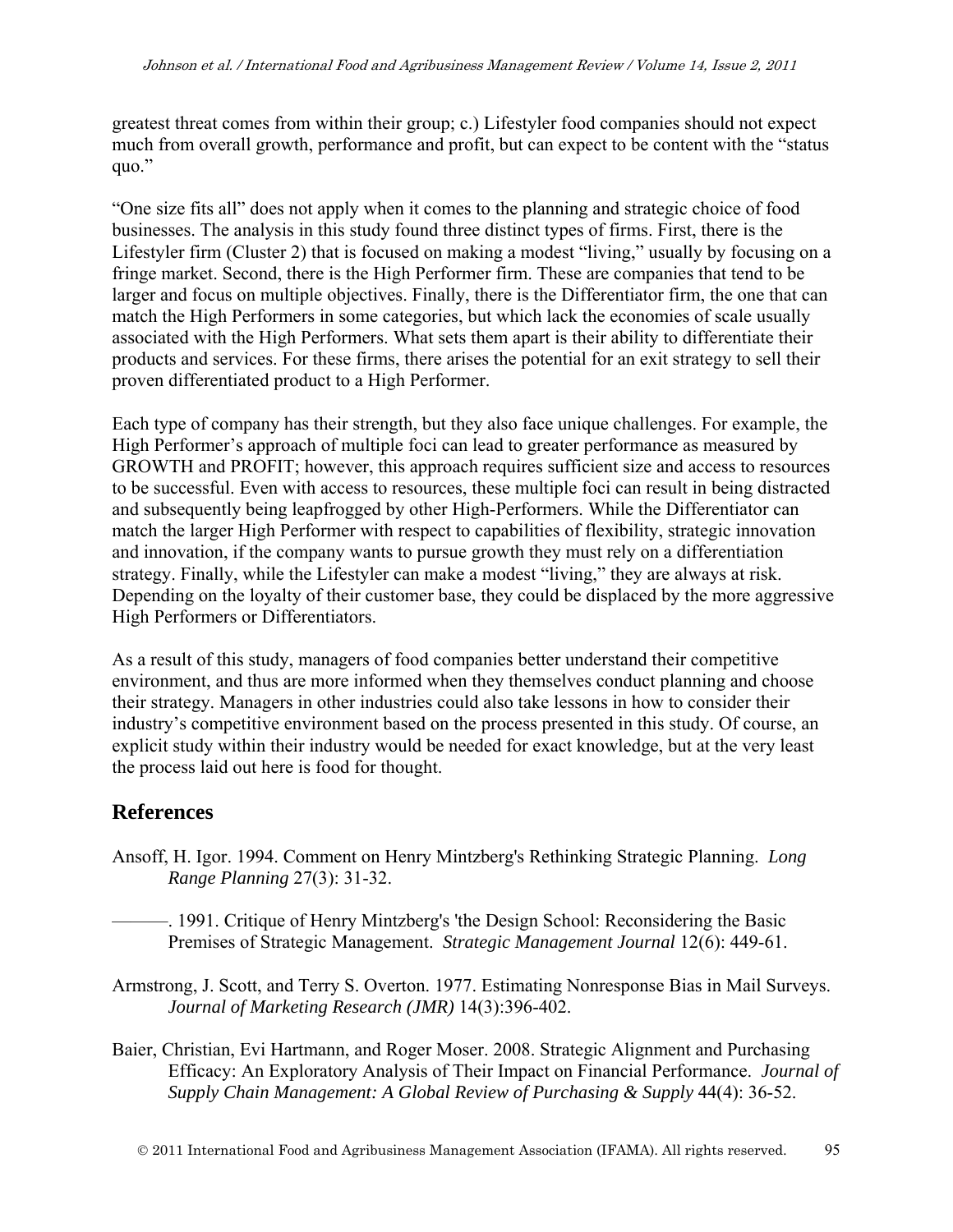- Baker, William E., and James M. Sinkula. 2005. Market Orientation and the New Product Paradox. *Journal of Product Innovation Management* 22(6): 483-502.
- Barringer, Bruce R., and Allen C. Bluedorn. 1999. The Relationship between Corporate Entrepreneurship and Strategic Management. *Strategic Management Journal* 20(5): 421- 44.
- Boyd, Brian K. 1991. Strategic Planning and Financial Performance: A Meta-Analytic Review. *Journal of Management Studies* 28(4): 353-74.
- Brews, Peter J., and Michelle R. Hunt. 1999. Learning to Plan and Planning to Learn: Resolving the Planning School/Learning School Debate. *Strategy Management Journal* 20(10): 889- 913.
- Craig, Justin B., Clay Dibrell, and Peter S. Davis. 2008. Leveraging Family-Based Brand Identity to Enhance Firm Competitiveness and Performance in Family Businesses. *Journal of Small Business Management* 46(3): 351-71.
- Cyert, R., and J. March. 1963. *In A Behavioral Theory of the Firm B2 A Behavioral Theory of the Firm*. Englewood Cliffs, NJ: Prentice-Hall.
- Davis, Peter S., C. Clay Dibrell, and Brian D. Janz. 2002. The Impact of Time on the Strategy -- Performance Relationship Implications for Managers. *Industrial Marketing Management*  31(4): 339-47.
- Dess, Gregory G., and Peter S. Davis. 1984. Porter's (1980) Generic Strategies as Determinants of Strategic Group Membership and Organizational Performance. *Academy of Management Journal* 27(3): 467-88.
- Dess, Gregory G.; Lumpkin, G.T. (Tom); Eisner, Alan B. 2010. *Strategic Management: Creating Competitive Advantages*, 5th Edition. McGraw-Hill.
- Dess, Gregory G., and Richard B. Robinson Jr. 1984. Measuring Organizational Performance in the Absence of Objective Measures: The Case of the Privately-Held Firm and Conglomerate Business Unit. *Strategic Management Journal* 5(3): 265-73.
- Dikmen, Irem, M. Talat Birgonul, and Cenk Budayan. 2009. Strategic Group Analysis in the Construction Industry. *Journal of Construction Engineering & Management* 135(4): 288- 97.
- Dougherty, Deborah. 1992. A Practice-Centered Model of Organizational Renewal through Product Innovation. *Strategic Management Journal* 13(1): 77-92.
- Dreyer, Bent, and Kjell Grønhaug. 2004. Uncertainty, Flexibility, and Sustained Competitive Advantage. *Journal of Business Research* 57(5): 484.
- Essman, Elliott. 2010. "The American Food Processing Industry." http://www.lifeintheusa.com/food/foodindustry.htm.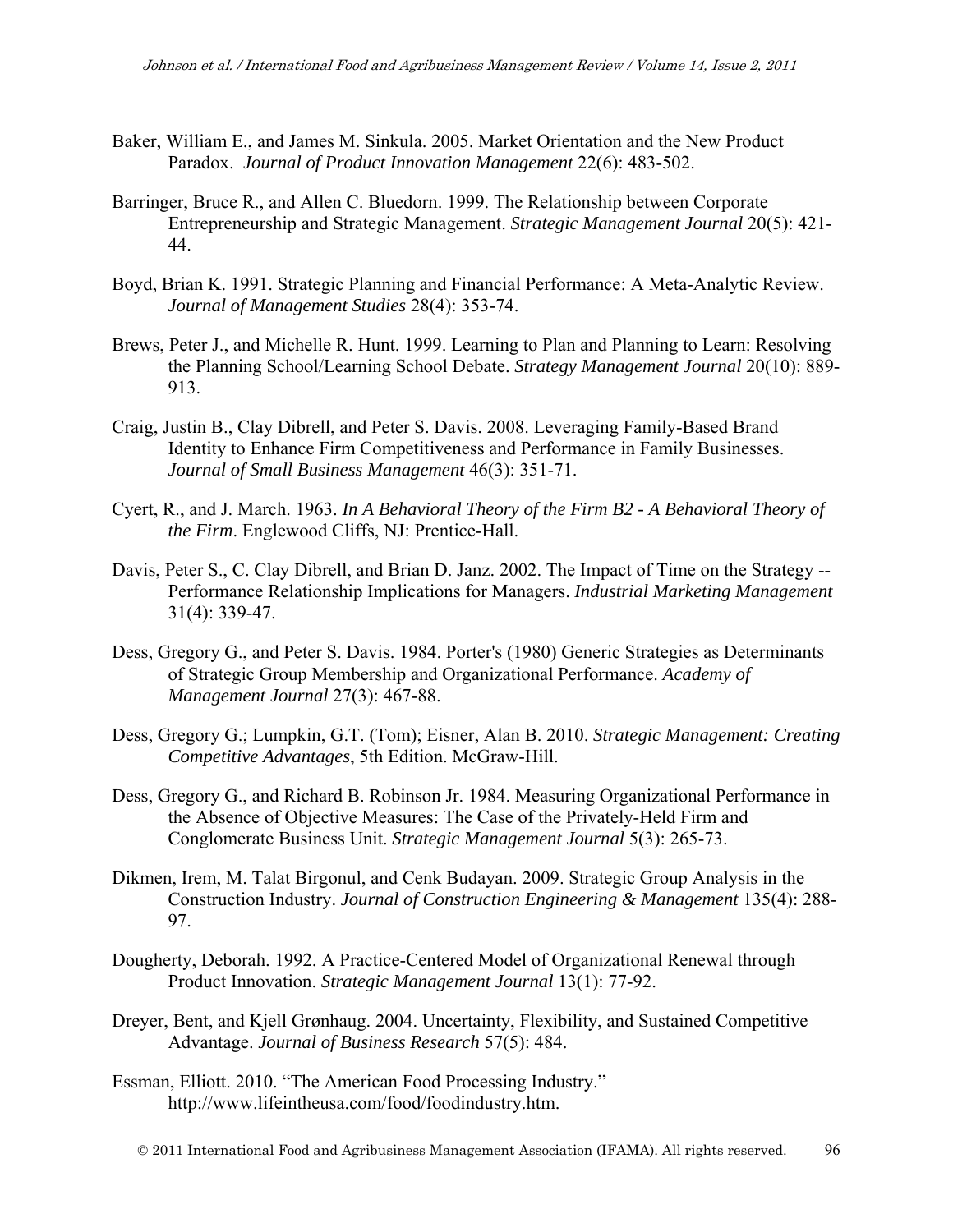- Fama, E. F. 1980. Agency Problems and the Theory of the Firm. *J. Political Economy*, 88(2): 288-307.
- Floyd, Steven W., and Bill 1994. Wooldridge. Dinosaurs or Dynamos? Recognizing Middle Management's Strategic Role. *Academy of Management Executive* 8(4): 47-57.
- Fugate, Brian S., Theodore P. Stank, and John T. Mentzer. 2009. Linking Improved Knowledge Management to Operational and Organizational Performance. *Journal of Operations Management* 27(3): 247-64.
- Gayle, Mendel D. 2005. General Summary. In *2002 Economic Census Manufacturing Subject Series*, edited by US Department of Commerce. Washington, D.C.
- Hambrick, Ronald C., Marta A. Geletkanycz, and James W. Fredrickson. 1993. Top Executive Commitment to the Status Quo: Some Tests of Its Determinants. *Strategic Management Journal* 14(6): 401-18.
- Houthoofd, Noël, and Aimé Heene. 1997. Strategic Groups as Subsets of Strategic Scope Groups in the Belgian Brewing Industry. *Strategic Management Journal* 18(8): 653-66.
- Hurley, Robert F., and G. Tomas M. Hult. 1998. Innovation, Market Orientation, and Organizational Learning: An Integration and Empirical Examination. *Journal of Marketing* 62(3): 42-54.
- Jensen, Michael C., and William H. Meckling. 1976. Theory of Firm: Managerial Behaviour, Agency Costs and Capital Structure. *Journal of Financial Economics* 3(4): 305-60.
- Kinsey, Jean, Kateryna Kaynts, and Koel Ghosh. 2007. *Defending the Food Supply Chain: Retail Food, Foodservice and Their Wholesale Suppliers*. St. Paul, MN: The Food Industry Center, University of Minnesota.
- Kukalis, Sal. 1989. The Relationship among Firm Characteristics and Design of Strategic Planning Systems in Large Organizations. *Journal of Management* 15(4): 565-579.
- Leask, Graham, and David Parker. 2007. Strategic Groups, Competitive Groups and Performance within the U.K. Pharmaceutical Industry: Improving Our Understanding of the Competitive Process. *Strategic Management Journal* 28(7): 723-45.
- Martinez, Stephen. 2007. Food Marketing System in the U.S.: Food and Beverage Manufacturing. http://www.ers.usda.gov/Briefing/FoodMarketingSystem/processing.htm (accessed August, 2009)
- Matsuno, Ken, and John T. Mentzer. 2000. The Effects of Strategy Type on the Market Orientation--Performance Relationship. *Journal of Marketing* 64(4): 1-16.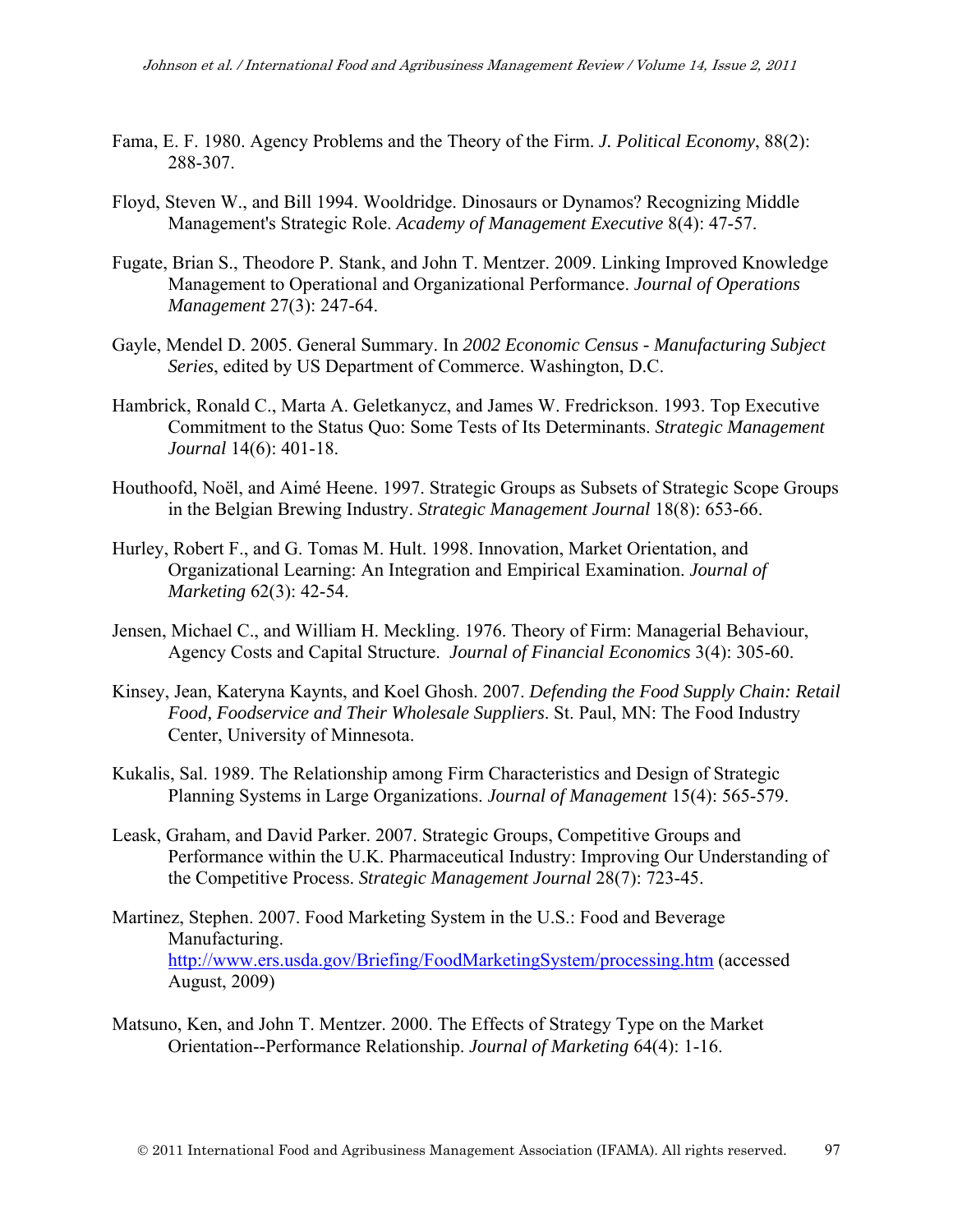- Medina, Carmen Cabello, Antonio Carmona Lavado, and Ramón Valle Cabrera. 2005. Characteristics of Innovative Companies: A Case Study of Companies in Different Sectors. *Creativity & Innovation Management* 14(3): 272-87.
- Miles, Raymond E., and Charles C. Snow. 1978. *Organizational Strategy, Structure, and Process*. New York: McGraw-Hill.
- Miller, C. Chet, and Laura B. Cardinal. 1994. Strategic Planning and Firm Performance: A Synthesis of More Than Two Decades of Research. *Academy of Management Journal*  37(6): 1649-65.
- Miller, Danny. 1981. Toward a New Contingency Approach: The Search for Organizational Gestalts. *Journal of Management Studies* 18 (1): 1-26.
- Miller, Danny, and Peter H. Friesen. 1978. Archetypes of Strategy Formulation. *Management Science* 24(9): 921-33.

———. 1982. Innovation in Conservative and Entrepreneurial Firms: Two Models of Strategic Momentum. *Strategic Management Journal* 3(1): 1-25.

- Mintzberg, Henry. 1991. Learning 1, Planning 0 Reply to Igor Ansoff. *Strategic Management Journal* 12(6): 463-66.
- ———. 1994a. Rethinking Strategic Planning Part I: Pitfalls and Fallacies. *Long Range Planning* 27(3): 12-21.

———. 1994b. Rethinking Strategic Planning Part II: New Roles for Planners. *Long Range Planning* 27(3): 22-30.

———. 1973. Strategy-Making in Three Modes. *California Management Review* 16(2): 44-53.

- Norušis, Marija J. 2008. Chapter 16 Cluster Analysis. In *Spss 17.0 Statistical Procedures Companion*. Upper Saddle River, NJ: Prentice Hall.
- Panayides, Photis M. 2003. Competitive Strategies and Organizational Performance in Ship Management. *Maritime Policy & Management* 30(2): 123.
- Pelham, Alfred M. 1999. Influence of Environment, Strategy, and Market Orientation on Performance in Small Manufacturing Firms. *Journal of Business Research* 45(1): 33-46.
- Pfeffer, J., and G. Salancik. 1978. In *The External Control of Organizations B2 The External Control of Organizations*. New York: Harper & Row.

Porter, Michael E. 1980. *Competitive Strategy B2 - Competitive Strategy*. New York: Free Press.

Price, A. D., and E. Newson. 2003. Strategic Management: Consideration of Paradoxes, Processes, and Associated Concepts as Applied to Construction. *Journal of Management in Engineering* 19(4): 183–192.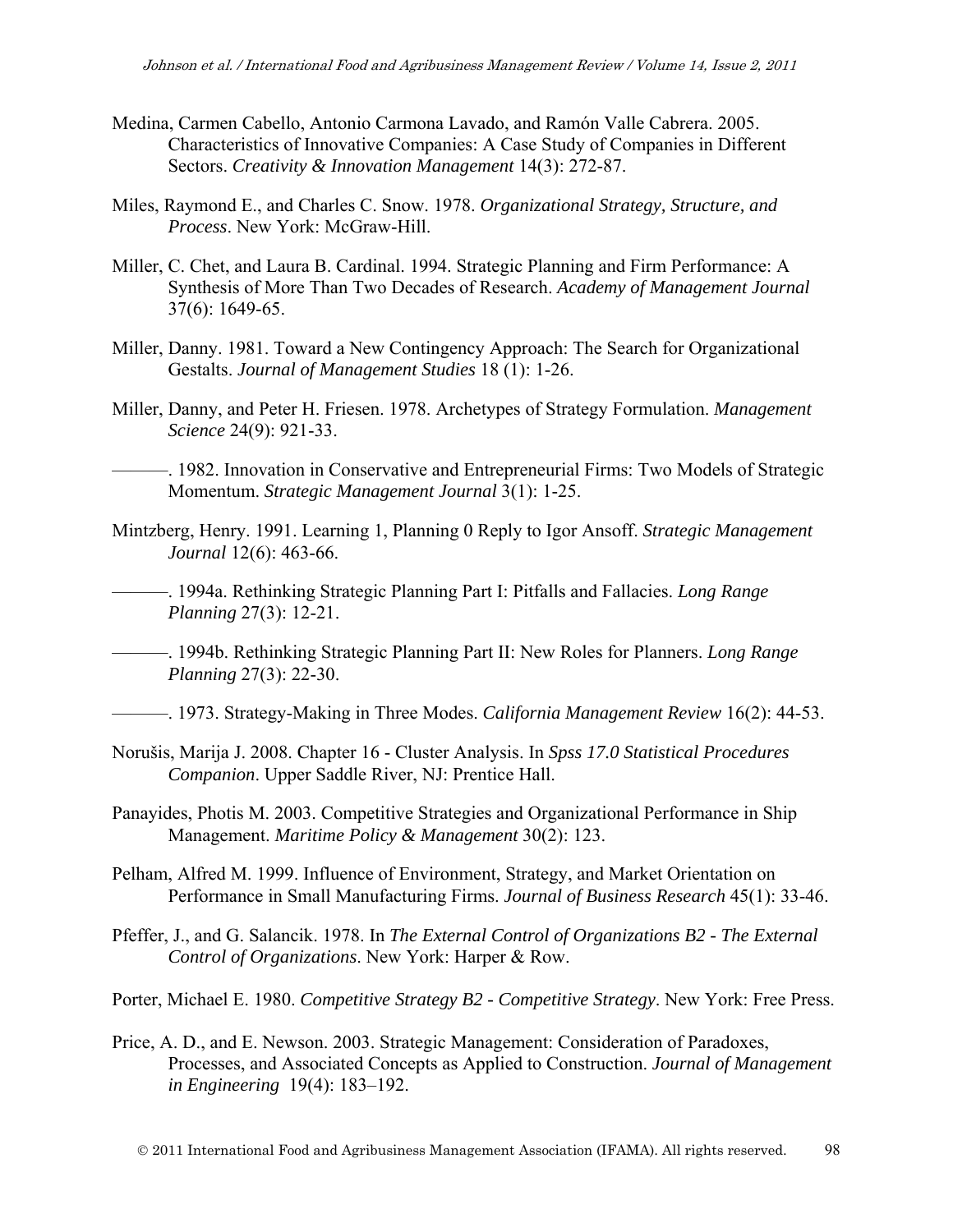- Rudd, John M., Gordon E. Greenley, Amanda T. Beatson, and Ian N. Lings. 2008. Strategic Planning and Performance: Extending the Debate. *Journal of Business Research* 61(2): 99-108.
- Salant, Priscilla, and Don A. Dillman. 1994. *How to Conduct Your Own Survey*. New York: John Wiley & Sons, Inc.
- Schwenk, Charles B., and Charles B. Shrader. 1993. Effects of Formal Strategic Planning on Financial Performance in Small Firms: A Meta-Analysis. *Entrepreneurship: Theory & Practice* 17(3): 53-64.
- Senge, Peter M. 1990. *The Fifth Discipline : The Art and Practice of the Learning Organization*  New York: Doubleday/Currency.
- Short, Jeremy C., G. Tyge Payne, and David J. Ketchen Jr. 2008. Research on Organizational Configurations: Past Accomplishments and Future Challenges. *Journal of Management*  34(6): 1053-79.
- Sinkula, James M. 1994. Market Information Processing and Organizational Learning. *Journal of Marketing* 58(1): 35.
- Slater, Stanley F., and John C. Narver. 1994. Does Competitive Environment Moderate the Market Orientation-Performance Relationship? *Journal of Marketing* 58(1): 46.
- Swan, Jacky A., and Sue Newell. 1995. The Role of Professional Associations in Technology Diffusion. *Organization Studies (Walter de Gruyter GmbH & Co. KG.)* 16(5): 847.
- Wang, Catherine L. 2008. Entrepreneurial Orientation, Learning Orientation, and Firm Performance. *Entrepreneurship: Theory & Practice* 32(4): 635-57.
- Zahra, Shaker A., James C. Hayton, Donald O. Neubaum, Clay Dibrell, and Justin Craig. 2008. Culture of Family Commitment and Strategic Flexibility: The Moderating Effect of Stewardship. *Entrepreneurship: Theory & Practice* 32(6): 1035-54.
- Zahra, Shaker A., Donald O. Neubaum, and Morten Huse. 1997. The Effect of the Environment on Export Performance among Telecommunications New Ventures. *Entrepreneurship: Theory & Practice* 22(1): 25.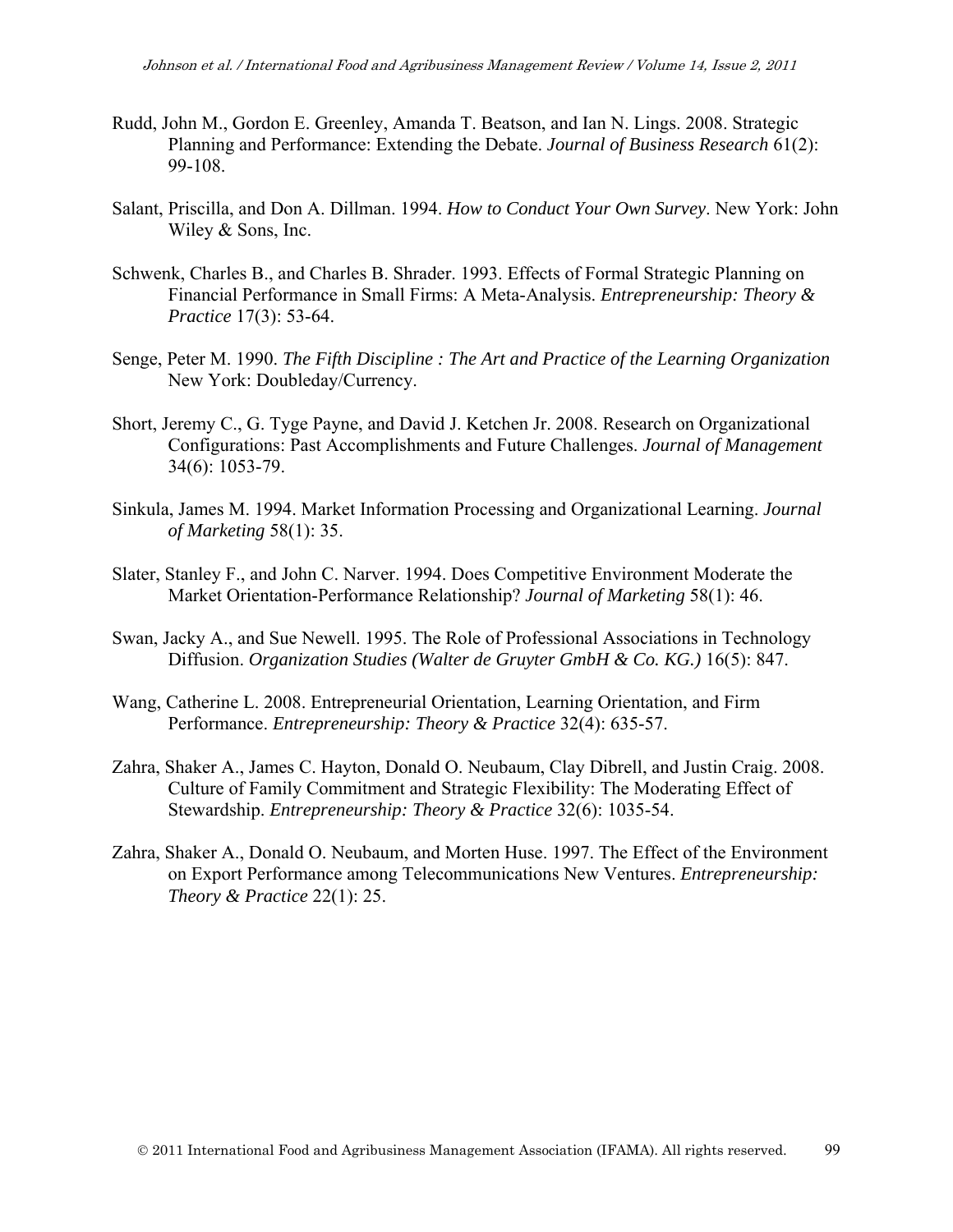# **Appendix**

## **STRATEGIC PLANNING (PLAN) – Brews and Hunt (1999)**

|                                                                                                                                                                                                | When formulating strategy in your business, how many OBJECTIVES are usually specified?                                                     |  |                |               |                |   |  |
|------------------------------------------------------------------------------------------------------------------------------------------------------------------------------------------------|--------------------------------------------------------------------------------------------------------------------------------------------|--|----------------|---------------|----------------|---|--|
|                                                                                                                                                                                                | Very few Some Quite a few<br>None                                                                                                          |  | A large number |               |                |   |  |
| To a<br>To an<br>Please indicate the extent your business emphasizes these<br>moderate<br>Not at<br>extreme<br>activities as part of your <i>planning process</i> .<br>extent<br>extent<br>all |                                                                                                                                            |  |                |               |                |   |  |
| 2.                                                                                                                                                                                             | To what degree are the objectives that result from the<br>strategy formation process formalized and documented?                            |  |                | $\mathcal{E}$ | $\overline{4}$ | 5 |  |
| 3.                                                                                                                                                                                             | To what degree are strategy implementation plans developed<br>as a result of the strategy formation process?                               |  | $\mathcal{D}$  | $\mathcal{Z}$ | $\overline{4}$ |   |  |
| 4.                                                                                                                                                                                             | How closely are your business' strategy implementation<br>plans followed as your company attempts to implement the<br>strategy objectives? |  |                | 3             | 4              |   |  |

## **STRATEGY (OLC, PROD, CUST)\* Davis, Dibrell and Janz (2002)**

|                                  | Please indicate the extent your business emphasizes these<br>activities as part of your competitive strategy. | <b>Not</b><br>at all |                | To a<br>moderate<br>extent |                | To an<br>extreme<br>extent |
|----------------------------------|---------------------------------------------------------------------------------------------------------------|----------------------|----------------|----------------------------|----------------|----------------------------|
|                                  | Developing new products                                                                                       |                      | 2              | 3                          | $\overline{4}$ | 5                          |
| 2.                               | Upgrading existing products' appearance and performance                                                       |                      | 2              | 3                          | $\overline{4}$ | 5                          |
| 3.                               | Producing specialty products                                                                                  |                      | 2              | 3                          | $\overline{4}$ | 5                          |
| 4.                               | Emphasizing products for high price market segments                                                           |                      | 2              | 3                          | 4              | 5                          |
| 5.                               | Higher production efficiency than competitors                                                                 |                      | 2              | 3                          | $\overline{4}$ | 5                          |
| 6.                               | Maintaining low levels of inventory                                                                           |                      | 2              | 3                          | 4              | 5                          |
| $7_{\scriptscriptstyle{\ddots}}$ | Investing in new R&D facilities to gain a competitive<br>advantage                                            |                      | $\overline{2}$ | 3                          | 4              |                            |
| 8.                               | Customer service (including after sales support)                                                              |                      | 2              | 3                          | 4              | 5                          |
| 9.                               | Effective control of channels of distribution                                                                 |                      | 2              | 3                          | 4              | 5                          |
|                                  | 10. Quick delivery and immediate response to customer orders                                                  |                      | 2              | 3                          | 4              | 5                          |
|                                  | 11. Tight control of selling/general/administrative expenses                                                  |                      | 2              | 3                          | $\overline{4}$ | 5                          |
|                                  | 12. Innovation in marketing techniques                                                                        |                      | 2              | 3                          | 4              | 5                          |
|                                  | 13. Innovation in production processes                                                                        |                      | 2              | $\overline{3}$             | $\overline{4}$ | 5                          |
|                                  | 14. Procurement of raw materials                                                                              |                      | 2              | 3                          | 4              |                            |
|                                  | 15. Higher quality standards than competitors                                                                 |                      | 2              | 3                          | 4              |                            |

\* OLC – items 5, 7, & 13; PROD – items 1, 2, 3, & 4; CUST – items 8, 9, & 10 items 6, 11, 12, 14, & 15 failed to load properly using confirmatory factor analysis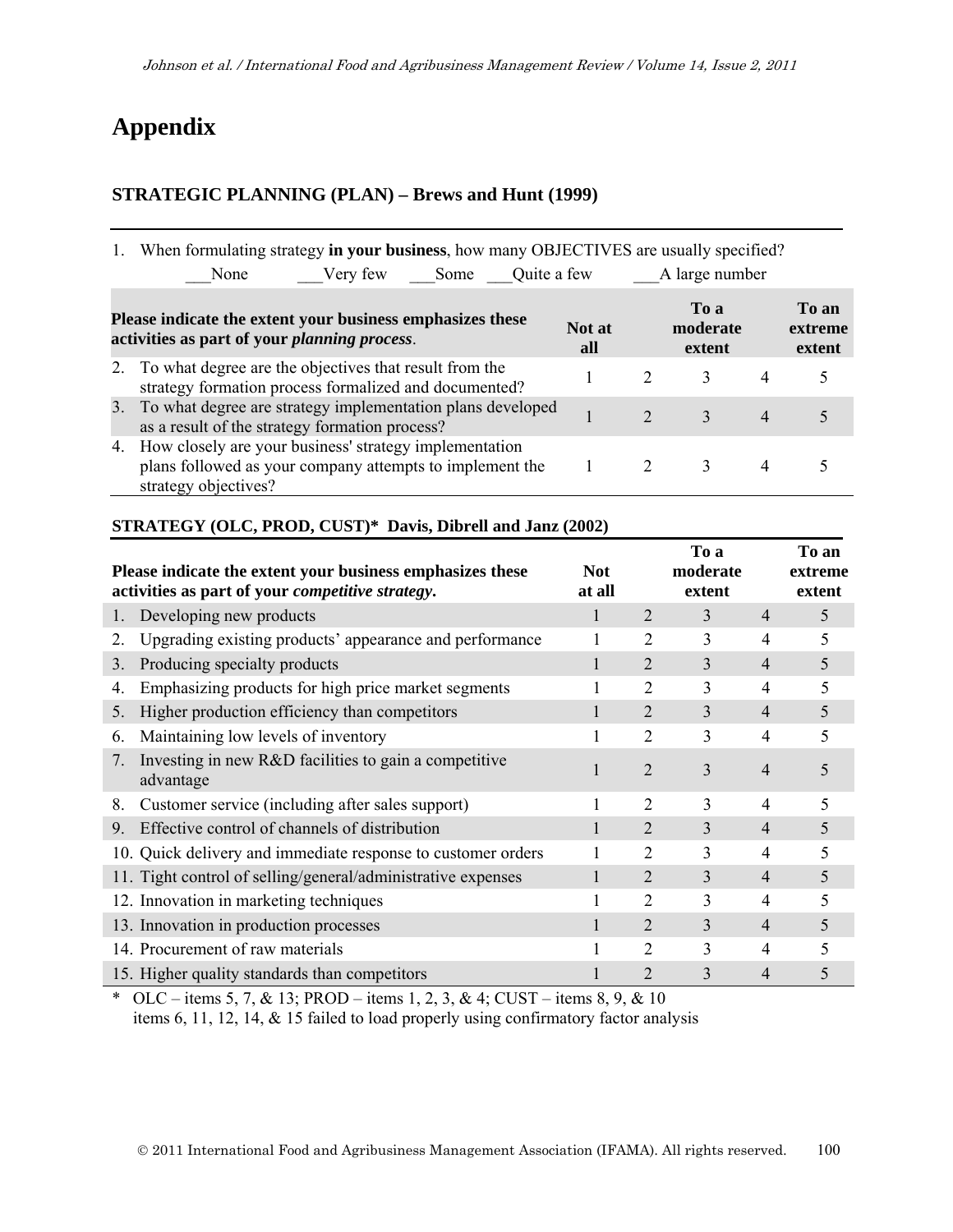## **STRATEGIC FLEXIBILITY (FLEX) – Barringer and Bluedorn (1999)**

| Please indicate your evaluation of how flexible your business's<br>strategic planning process could be in response to the following<br>events. |                                                                                     |  | <b>Not at All</b><br><b>Flexible</b> |                            | <b>Very</b><br><b>Flexible</b> |    |  |
|------------------------------------------------------------------------------------------------------------------------------------------------|-------------------------------------------------------------------------------------|--|--------------------------------------|----------------------------|--------------------------------|----|--|
|                                                                                                                                                | The emergence of a new technology that adversely affects your<br>existing business. |  |                                      | $\overline{\phantom{0}}$ 3 | $\overline{4}$                 | 5  |  |
| 2.                                                                                                                                             | Opportunistic shifts in economic conditions.                                        |  | 2                                    | $\mathcal{E}$              | $\overline{4}$                 | -5 |  |
| 3.                                                                                                                                             | The market entry of new competition.                                                |  | 2                                    | 3                          | $\overline{4}$                 | 5  |  |
|                                                                                                                                                | 4. Adverse changes in government regulations.                                       |  | $\mathcal{D}_{\mathcal{L}}$          | 3                          | 4                              | .5 |  |
|                                                                                                                                                | Opportunistic shifts in customer needs and preferences.                             |  | $\mathcal{L}$                        | 3                          | $\overline{4}$                 | 5  |  |
| 6.                                                                                                                                             | The emergence of an unexpected market opportunity.                                  |  | 2                                    | 3                          | $\overline{4}$                 | 5  |  |

## **DYNAMISM (DYN) – Zahra, Neubaum and Huse (1997)**

|    | Please indicate your evaluation of CHANGE in your industry for<br>each of the following. | <b>Very</b><br>Little |                             | Moderate |                | <b>Very</b><br>High      |
|----|------------------------------------------------------------------------------------------|-----------------------|-----------------------------|----------|----------------|--------------------------|
|    | Extent of industry-wide spending on advertising has been                                 |                       | $\angle 2$                  | 3        | $\overline{4}$ | 5                        |
|    | Extent of industry-wide promotional activities has been                                  |                       | 2                           | 3        | 4              | 5                        |
| 3  | Extent of overall innovations has been                                                   |                       | $\mathcal{L}$               | 3        | $\overline{4}$ | 5                        |
| 4. | Extent of manufacturing innovations in your industry has been                            |                       | $\mathcal{L}$               | 3        | $\overline{4}$ | $\overline{\mathcal{L}}$ |
|    | Extent of product innovations has been                                                   |                       | $\mathcal{D}_{\cdot}$       | 3        | 4              | $\overline{5}$           |
| 6. | Extent of technological innovations has been                                             |                       | $\mathcal{D}_{\mathcal{L}}$ | 3        | 4              | 5                        |

### **INNOVATION (INOV) – Miller and Friesen (1982)**

**Please indicate the choice that best approximates how your business compares with other companies in your industry in relation to innovation.** 

| There exists a very strong<br>There exists a very strong<br>emphasis on marketing of<br>emphasis on R&D,<br>$\mathcal{L}$<br>$\mathcal{E}$<br>$\overline{4}$<br>5<br>tried and true<br>product/services<br>innovations<br>No new lines of products,<br>2.<br>lines or services were<br>services, or programs were<br>$\mathcal{D}$<br>$\mathcal{R}$<br>4<br>introduced during the past<br>introduced during the past<br>three years<br>three years<br>Changes in product lines have<br>$\mathcal{L}$<br>3<br>5<br>3.<br>$\overline{4}$<br>been minor over the last three<br>years<br>years |  |  |  |                                                                 |
|--------------------------------------------------------------------------------------------------------------------------------------------------------------------------------------------------------------------------------------------------------------------------------------------------------------------------------------------------------------------------------------------------------------------------------------------------------------------------------------------------------------------------------------------------------------------------------------------|--|--|--|-----------------------------------------------------------------|
|                                                                                                                                                                                                                                                                                                                                                                                                                                                                                                                                                                                            |  |  |  | technological leadership, and                                   |
|                                                                                                                                                                                                                                                                                                                                                                                                                                                                                                                                                                                            |  |  |  | More than half of our product                                   |
|                                                                                                                                                                                                                                                                                                                                                                                                                                                                                                                                                                                            |  |  |  | Changes in product lines have<br>been major over the last three |